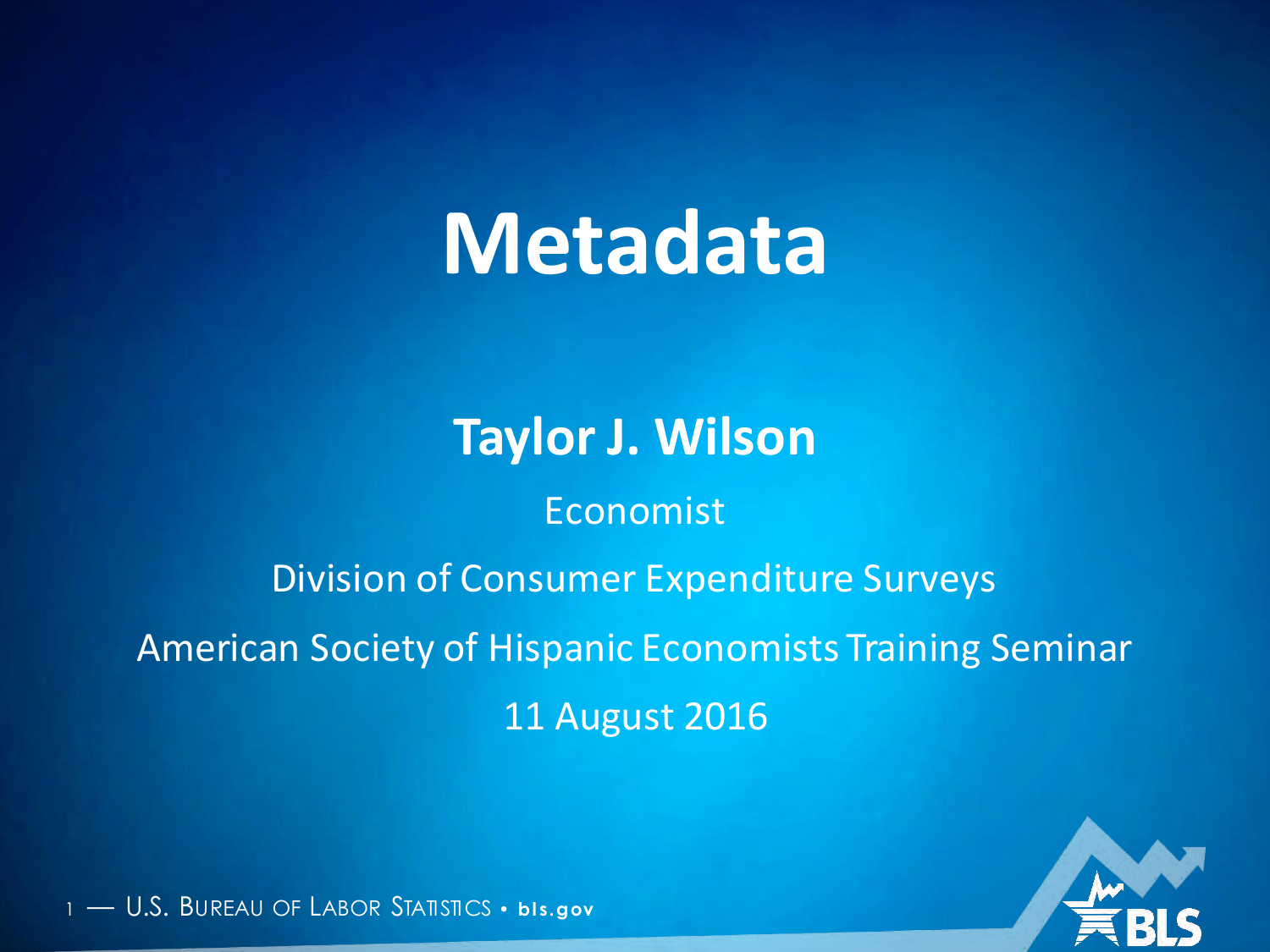### **ASHE Seminar: Metadata Roadmap**

- What is metadata?
- Why is metadata important?
- **BLS and metadata**
- **International standards**
- **Pushing the frontier**

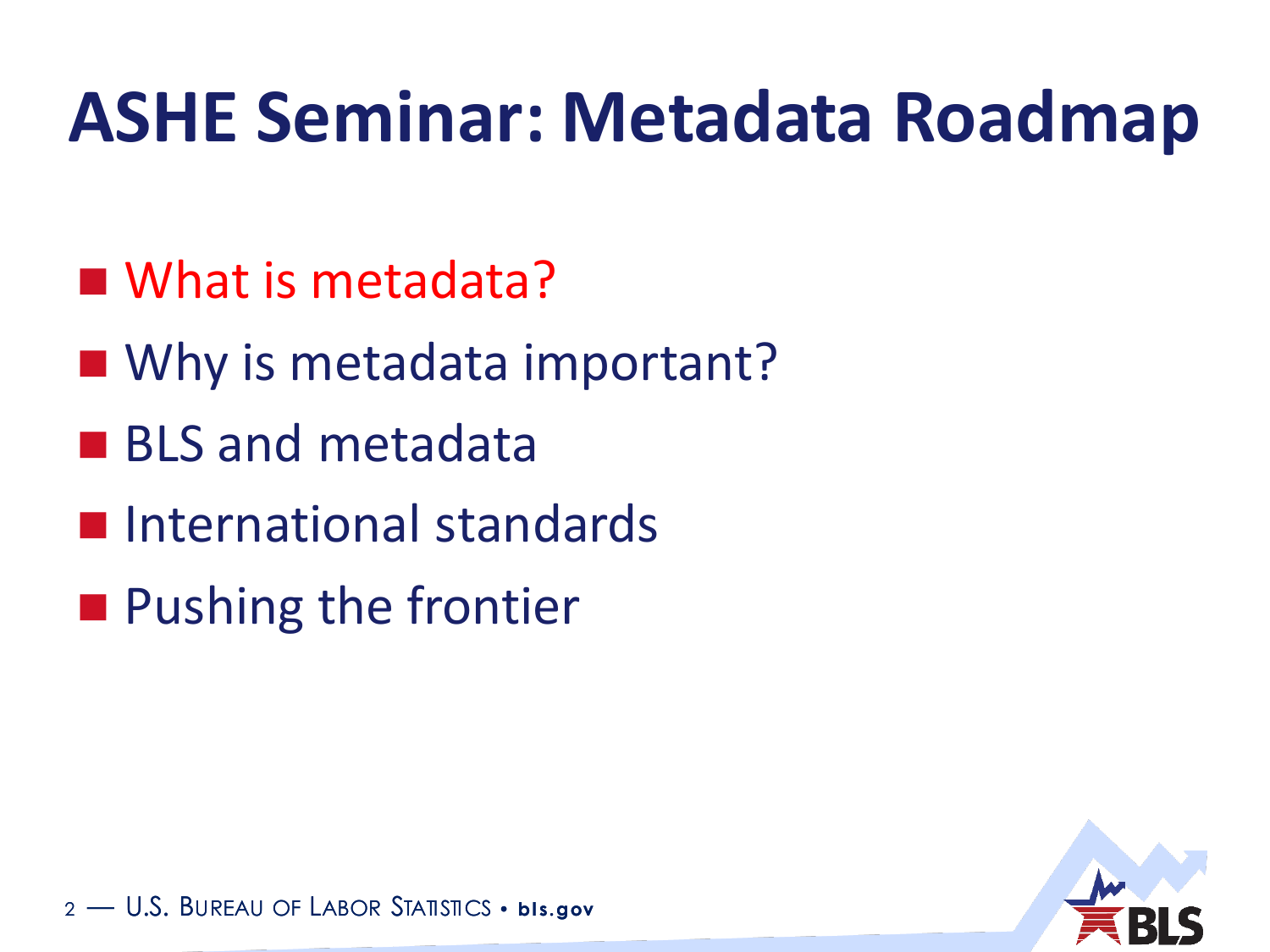### **What is metadata?**

- *"…structured information that describes, explains, locates, or otherwise makes it easier to retrieve, use, or manage an information resource."* – National Information Standards Organization (NISO)
- Data used to describe something
- Metadata is a role for data

 $-$  U.S. Bureau of Labor Statistics • **bis.gov** 

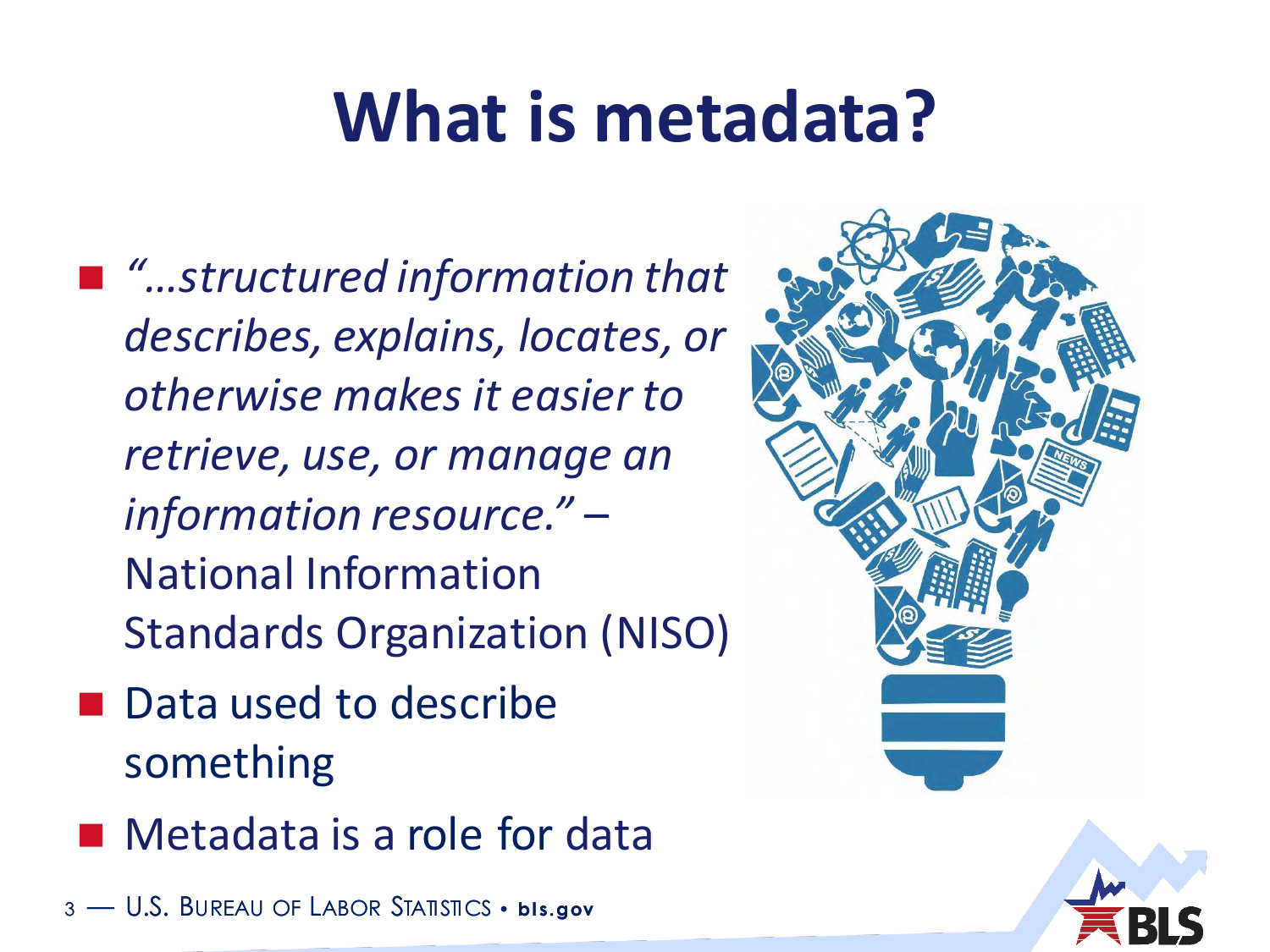# **Types of Metadata**

- **Descriptive Metadata** 
	- ▶ Resource for the purpose of identification and discovery.
- Structural Metadata
	- How compound objects in a system fit together.
- Administrative Metadata
	- **Provides information to manage a resource within** a system.

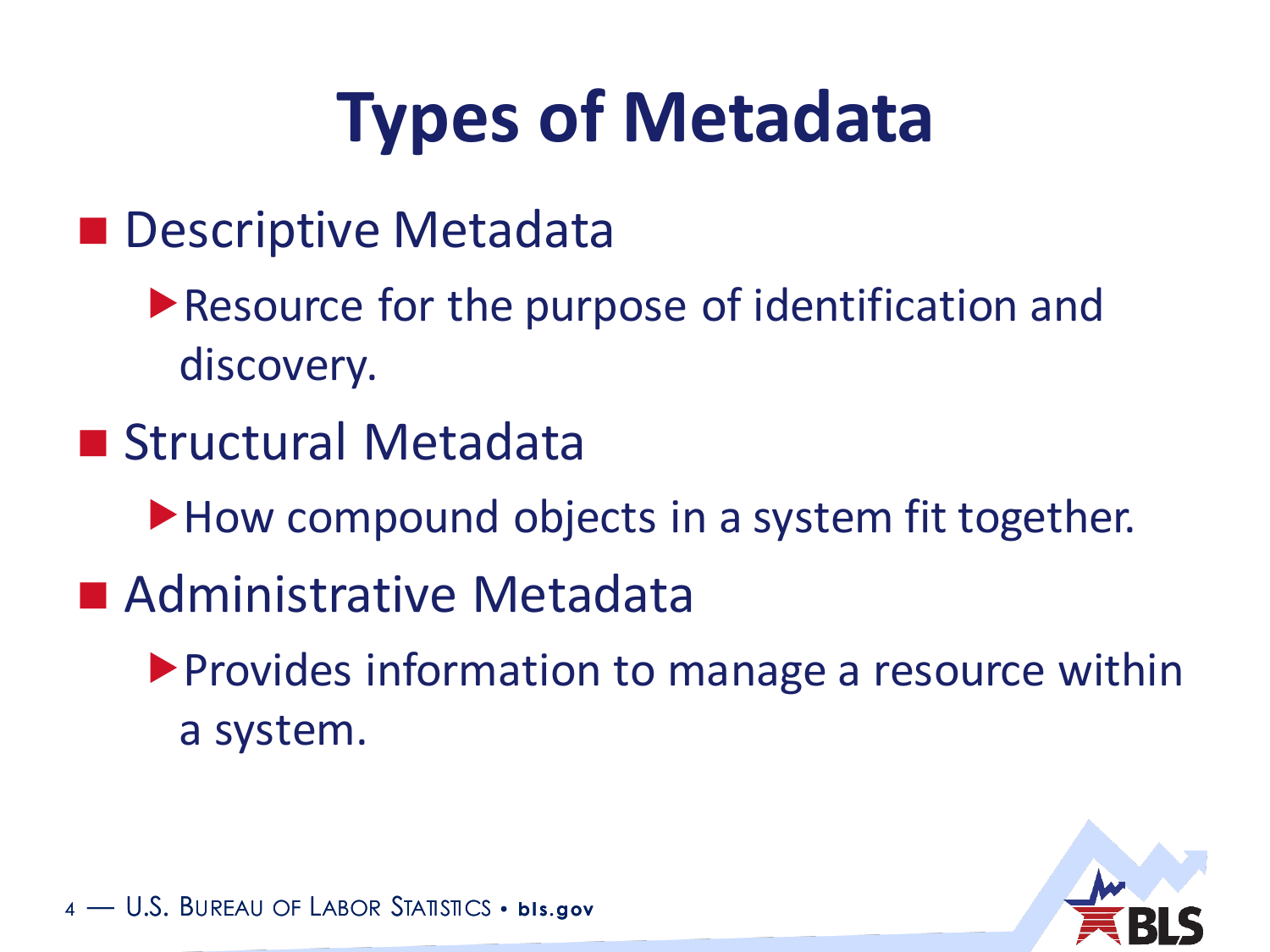Variable Name Variable Description Keywords String v. Numeric

### **Descriptive and Structural**

Grouping Schemes

### **Administrative**

**Permissions** File Location Time of Creation Date Modified Paradata

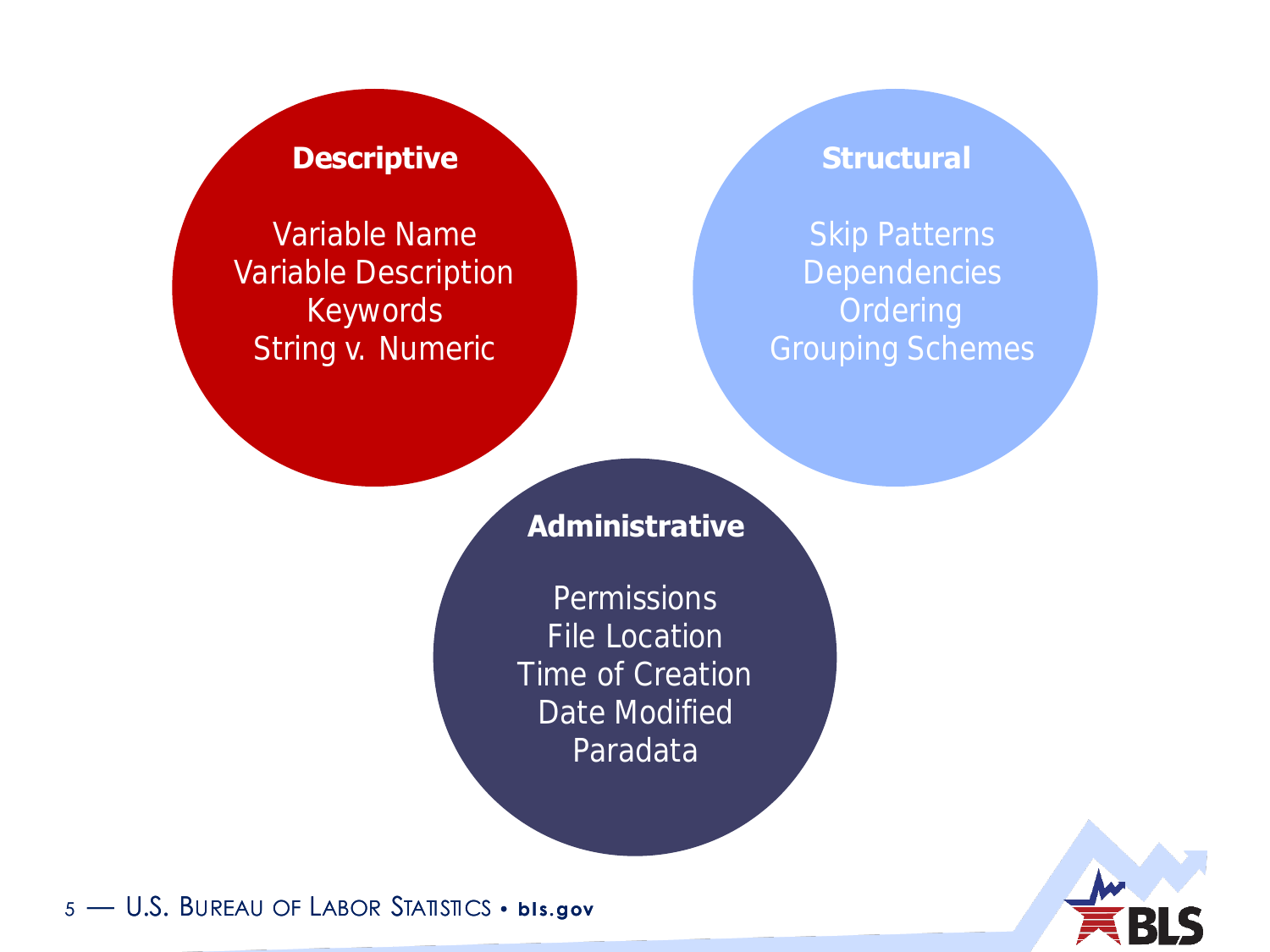### **ASHE Seminar: Metadata Roadmap**

- What is metadata?
- Why is metadata important?
- **BLS and metadata**
- **International standards**
- **Pushing the frontier**

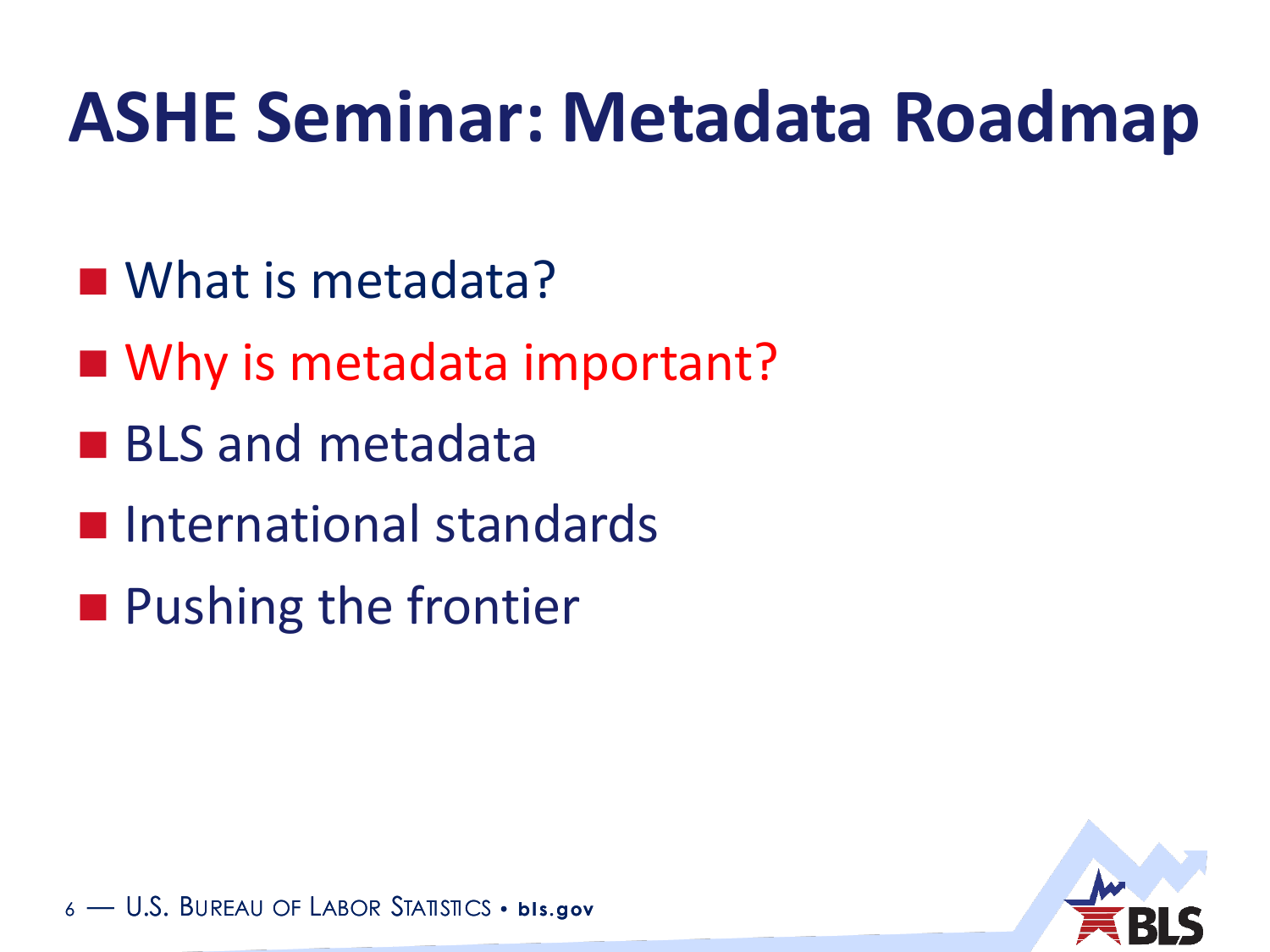# **Why is metadata important?**

- **Archivists, Scientists,** Economists, Librarians, and others all work with data in some form.
- **All professions are** interested in efficient resource management
- **Understanding your** data makes your data easier to navigate and

<sup>7</sup> — U.S. BUREAU OF LABOR STATISTICS • **bl s.gov**

use.



Source: National Archives, Photo of War Department Records before being transferred to the National Archives in 1935

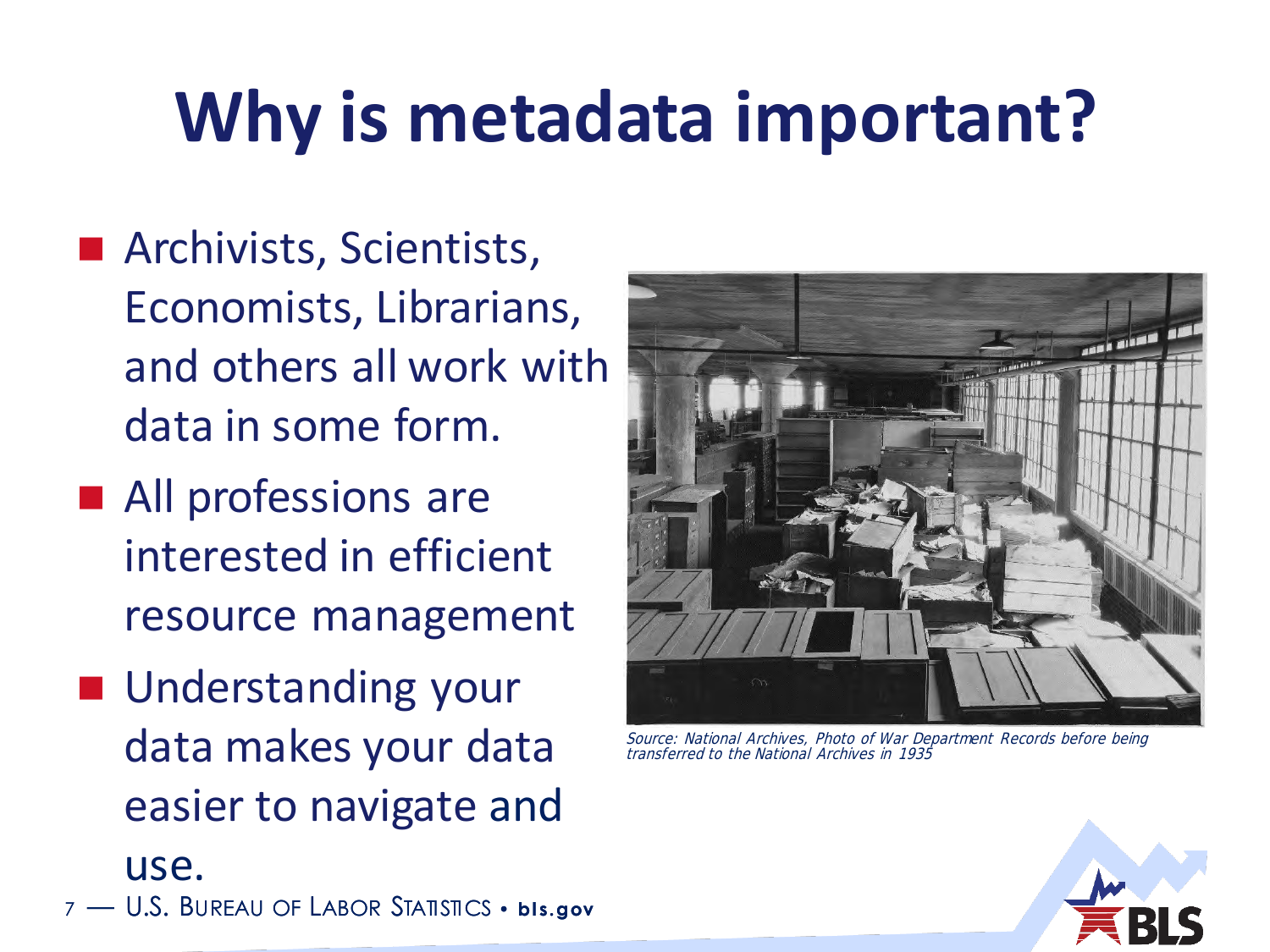# **Variable Organization**

- Good data management improves efficiency
- Self describing variables

| <b>Consumer Expenditure</b><br><b>Survey (CE) Income</b><br><b>Variables</b> | <b>Survey of Consumer</b><br><b>Finances (SCF) Income</b><br><b>Variables</b> |
|------------------------------------------------------------------------------|-------------------------------------------------------------------------------|
| <b>FINCBTAX</b>                                                              | <b>INCOME</b>                                                                 |
| <b>INTRDVX</b>                                                               | <b>NORMINC</b>                                                                |
| <b>ROYESTX</b>                                                               | WAGEINC                                                                       |
| <b>OTHREGX</b>                                                               | <b>BUSSEFARMINC</b>                                                           |
| WELFAREX                                                                     | <b>INTDIVINC</b>                                                              |
| <b>RETSURVX</b>                                                              | KGINC                                                                         |
| <b>NETRENTX</b>                                                              | SSRETINC                                                                      |
| <b>OTHRINCX</b>                                                              | <b>TRANSFOTHINC</b>                                                           |

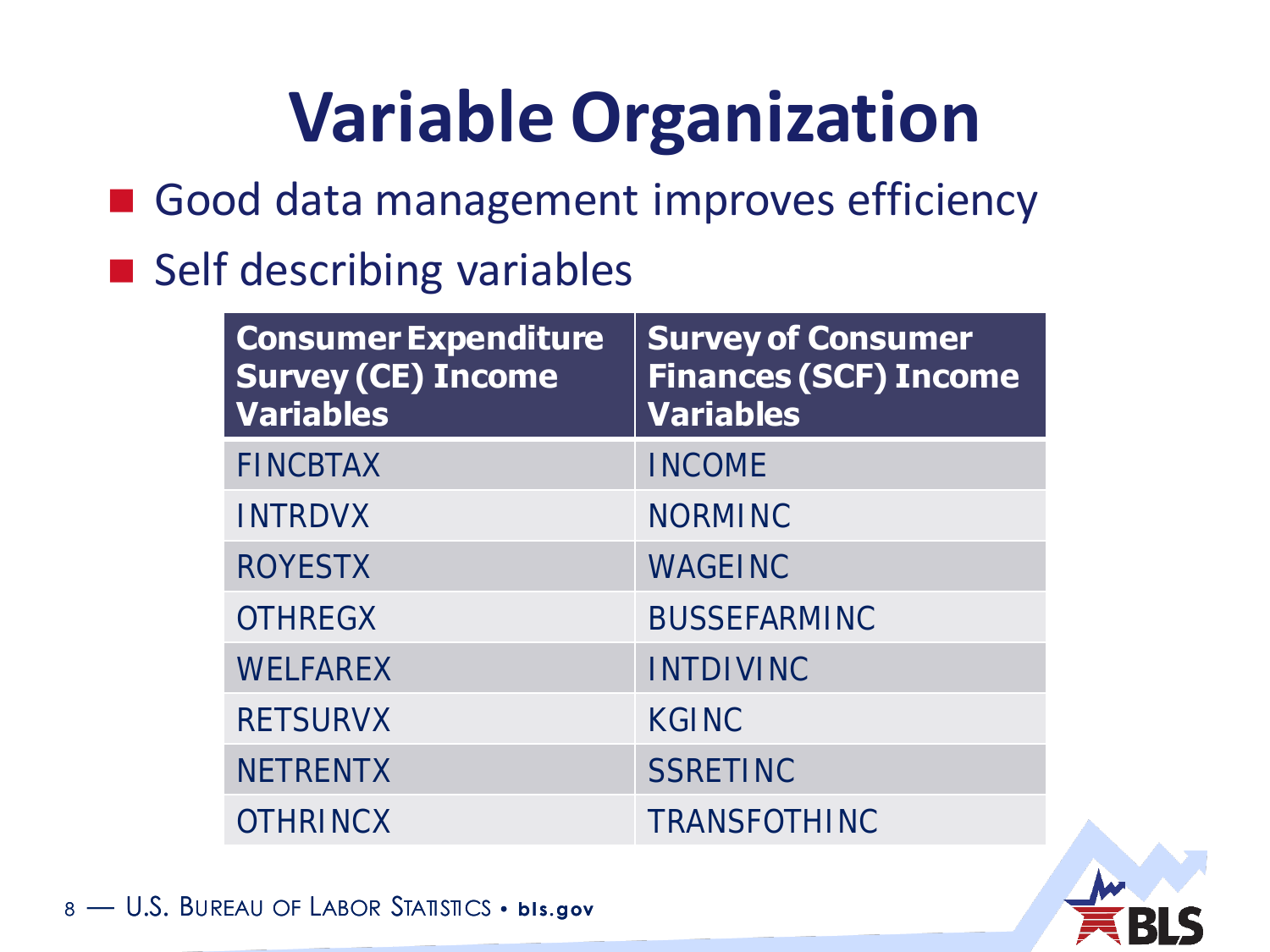# **Tracking Systematic Change**

Example: One name changes and a processing input move

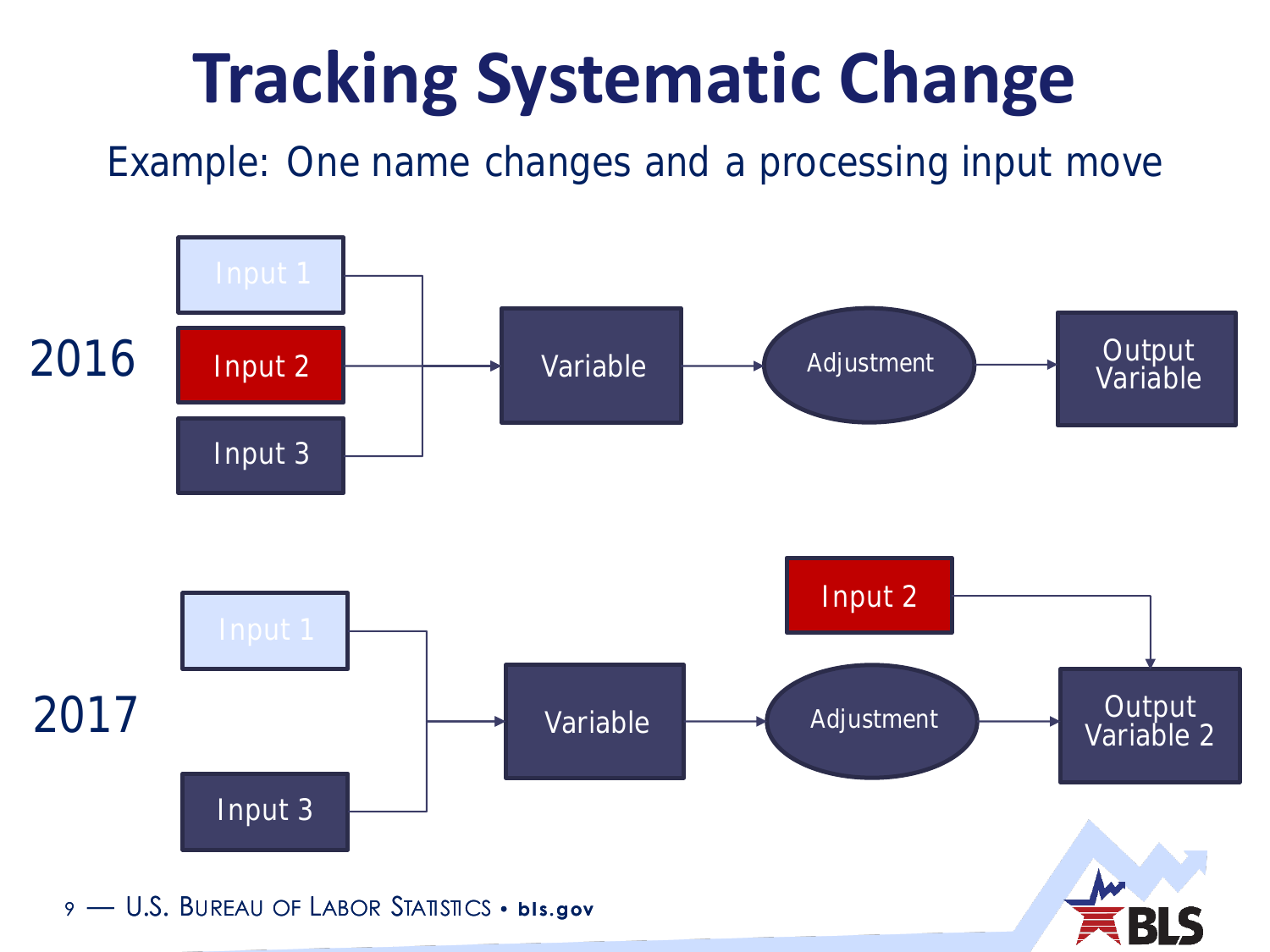### **Accountability**

- BLS produces many datasets which have users ranging from academics to policy makers to the American public.
- Questions involving data use, structures, and changes are frequent.
- Good metadata allows operational questions to be answered quickly and efficiently.



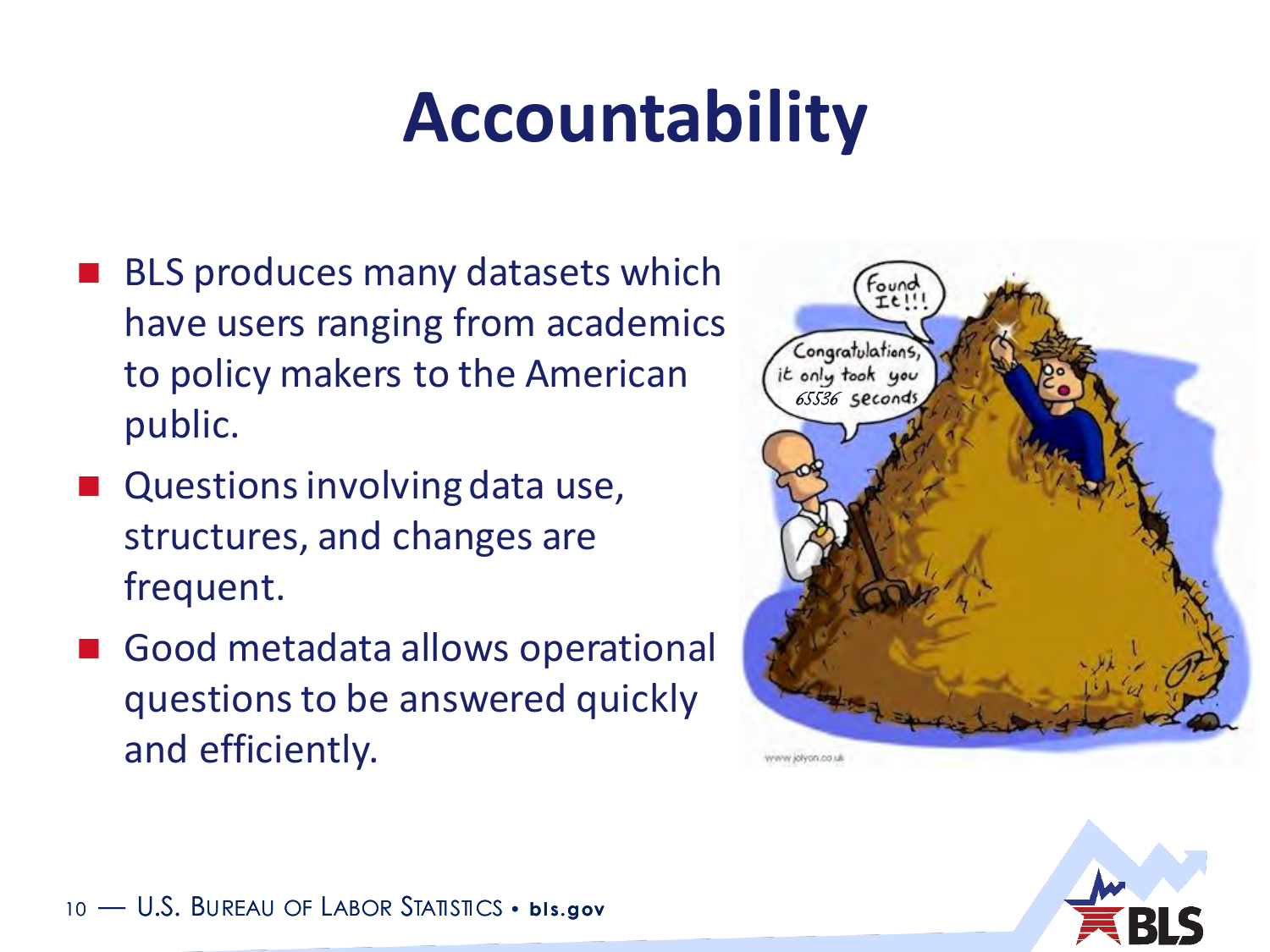### **ASHE Seminar: Metadata Roadmap**

- What is metadata?
- Why is metadata important?
- **BLS and metadata**
- **International standards**
- **Pushing the frontier**

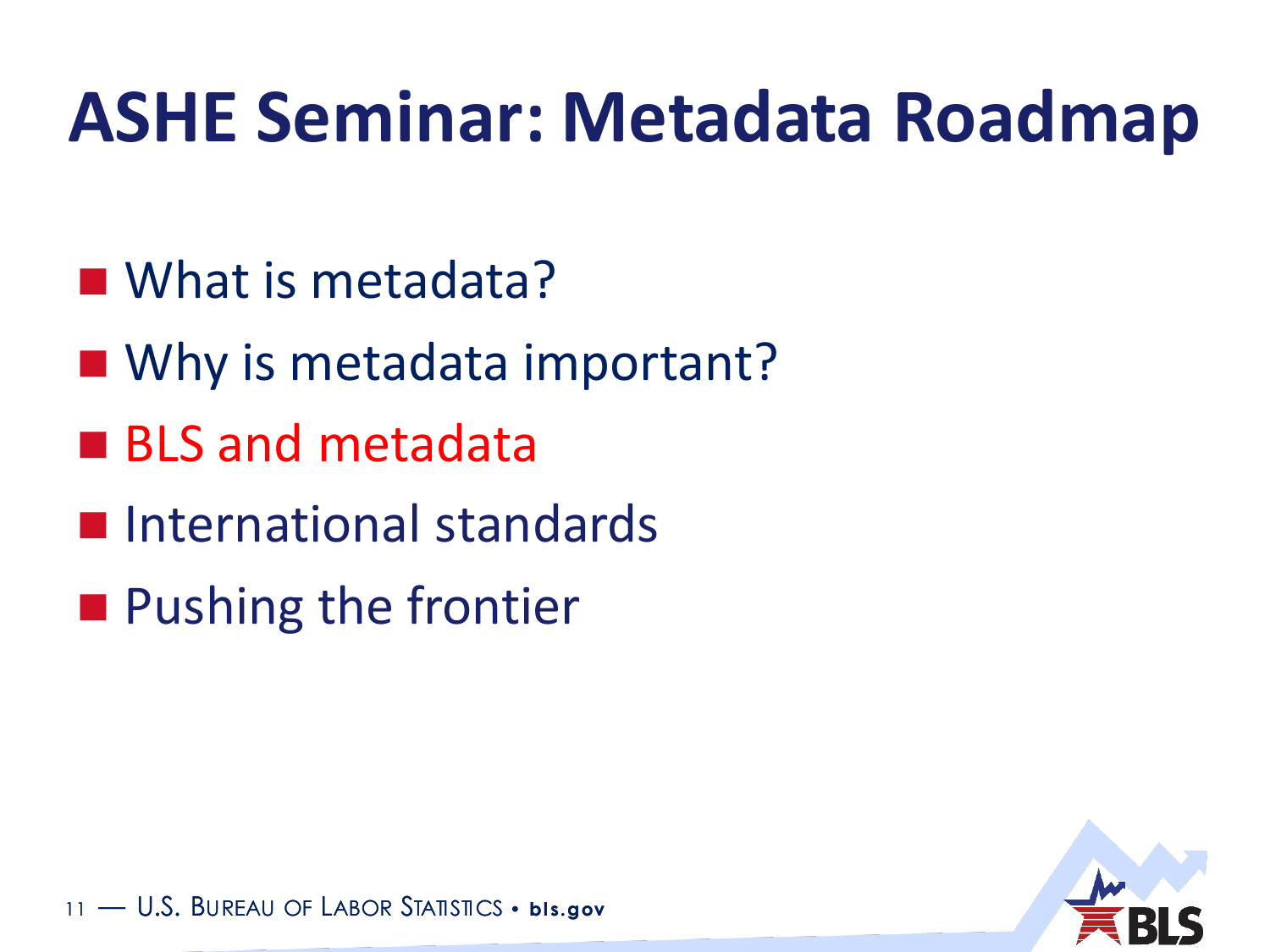### **BLS and Metadata**

- Institutional silos are not conducive to inter-program communication.
- No general standard on metadata construction or storage.

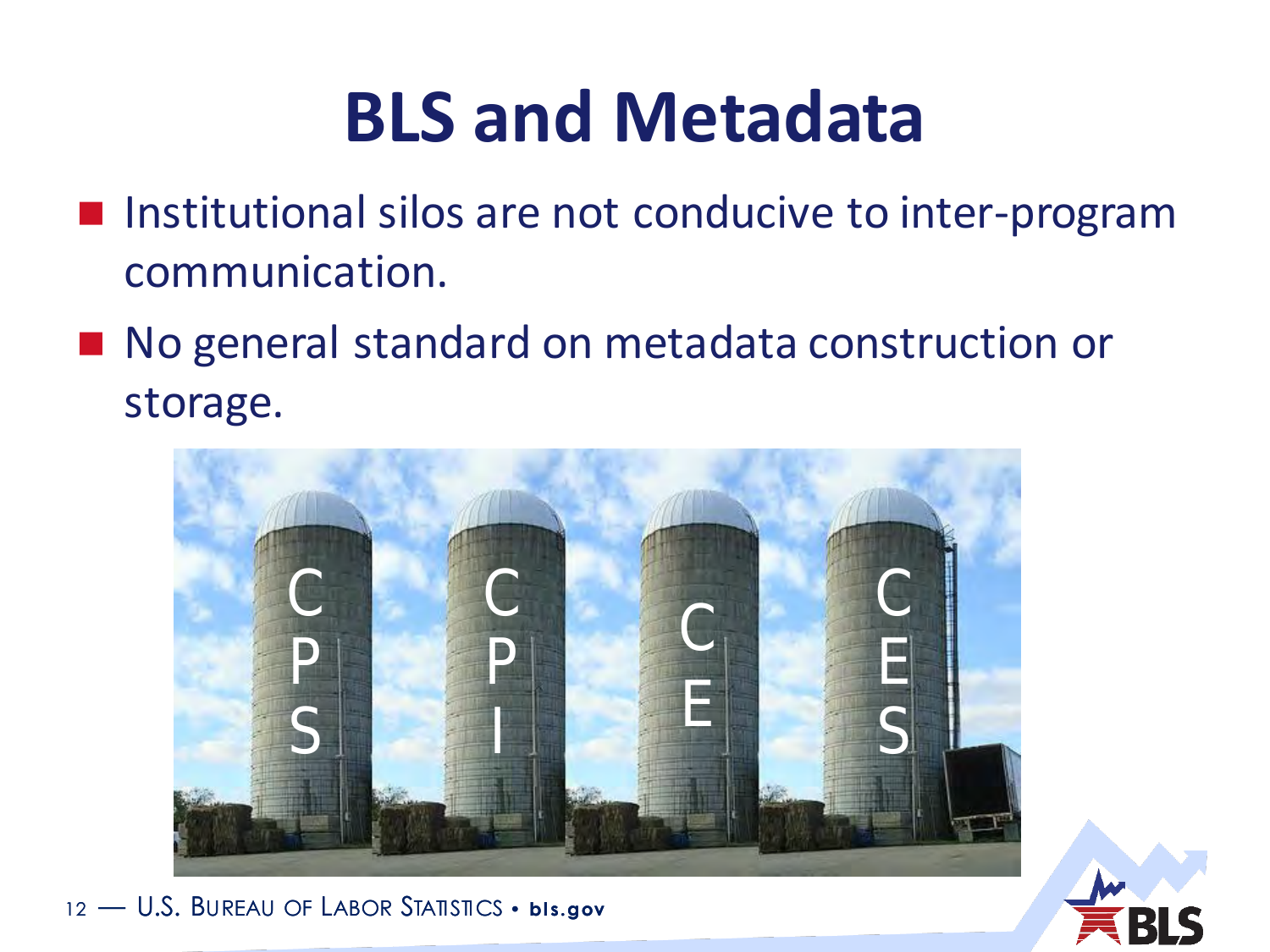### **BLS and Metadata cont.**

- **Each program office is largely self-governing** with a hierarchy of management.
- $\blacksquare$  It is currently very difficult for inter-program office communication to occur.
- $\blacksquare$  It is even more difficult for a consensus regarding the organization of metadata to be achieved.

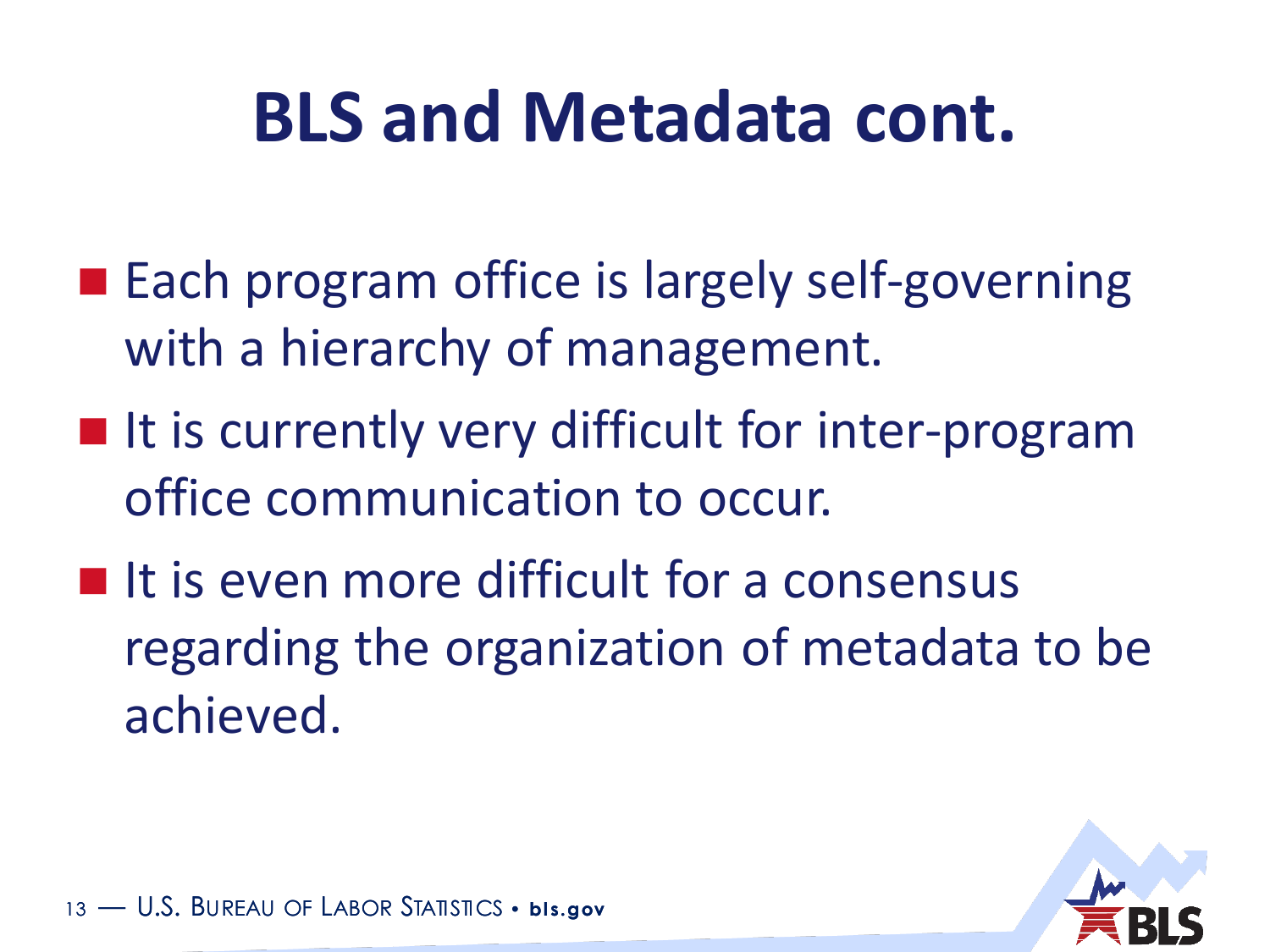### **What do we have in common?**

- Social Science Surveys Establishment Surveys
	- Household Surveys
- **Economics oriented**



- indicators (PFEI)
- I Interested in serving the public good with high quality data.

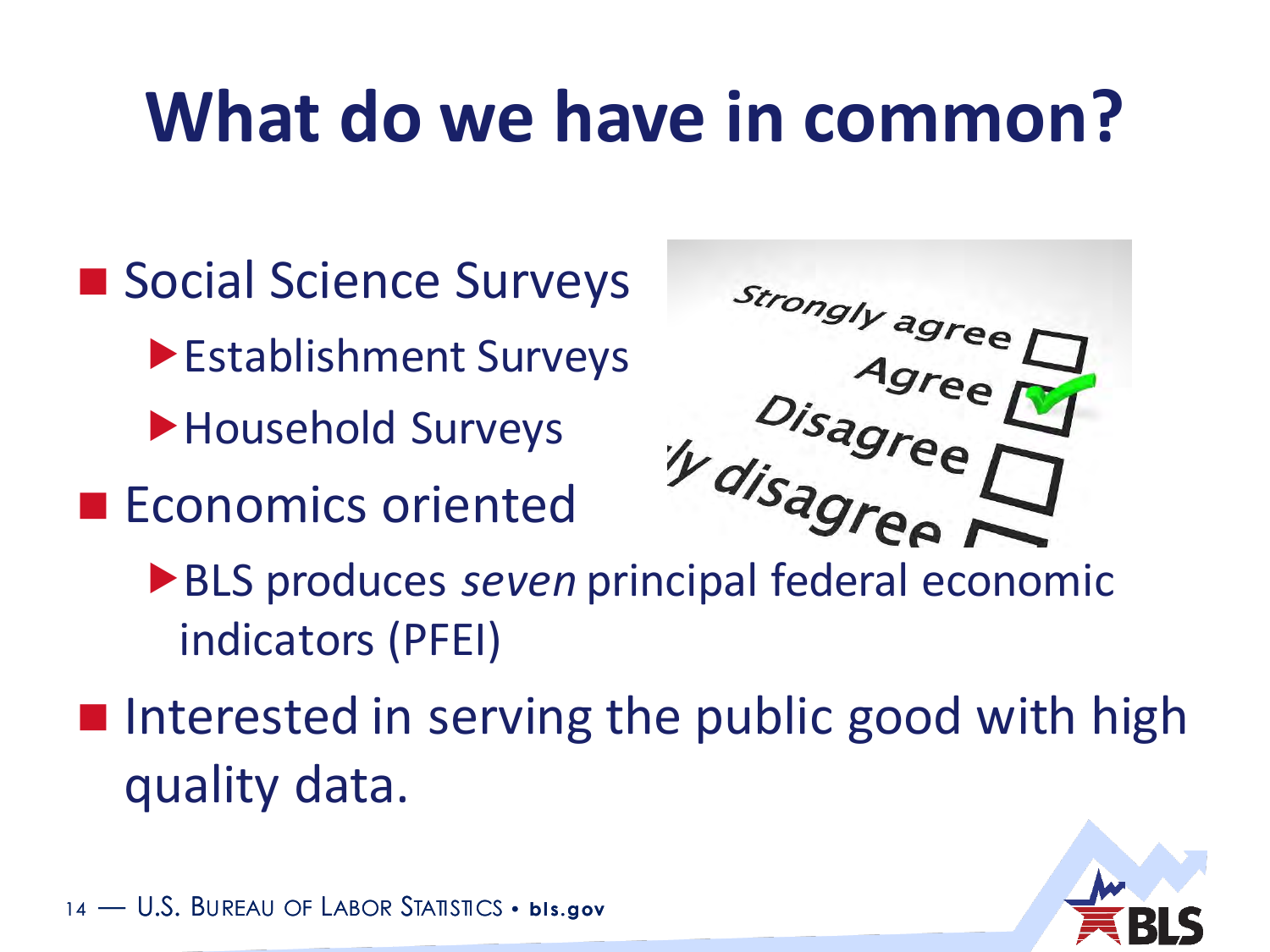### **Descriptive and Structural**

Variable Name Variable Description Keywords String v. Numeric

### Economists Survey Methodologists

Skip Patterns

### **Administrative**

Permissions File Location Time of Creation Date Modified

### Computer Scientists

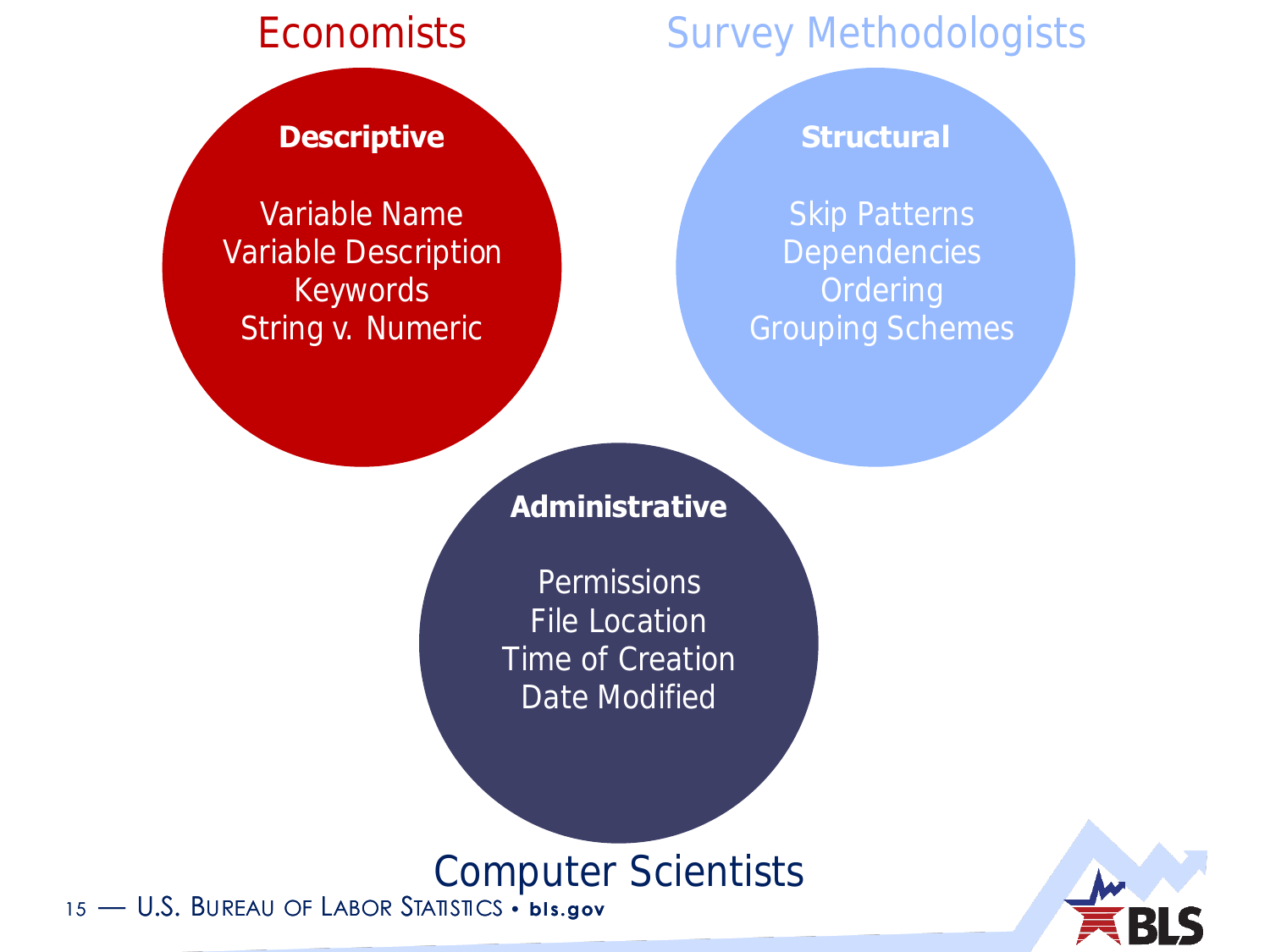### **Where we stand**



### Computer Scientists

**Easiest metadata to** capture

■ Auto-generated by computers

■ Challenge: Capture and storage

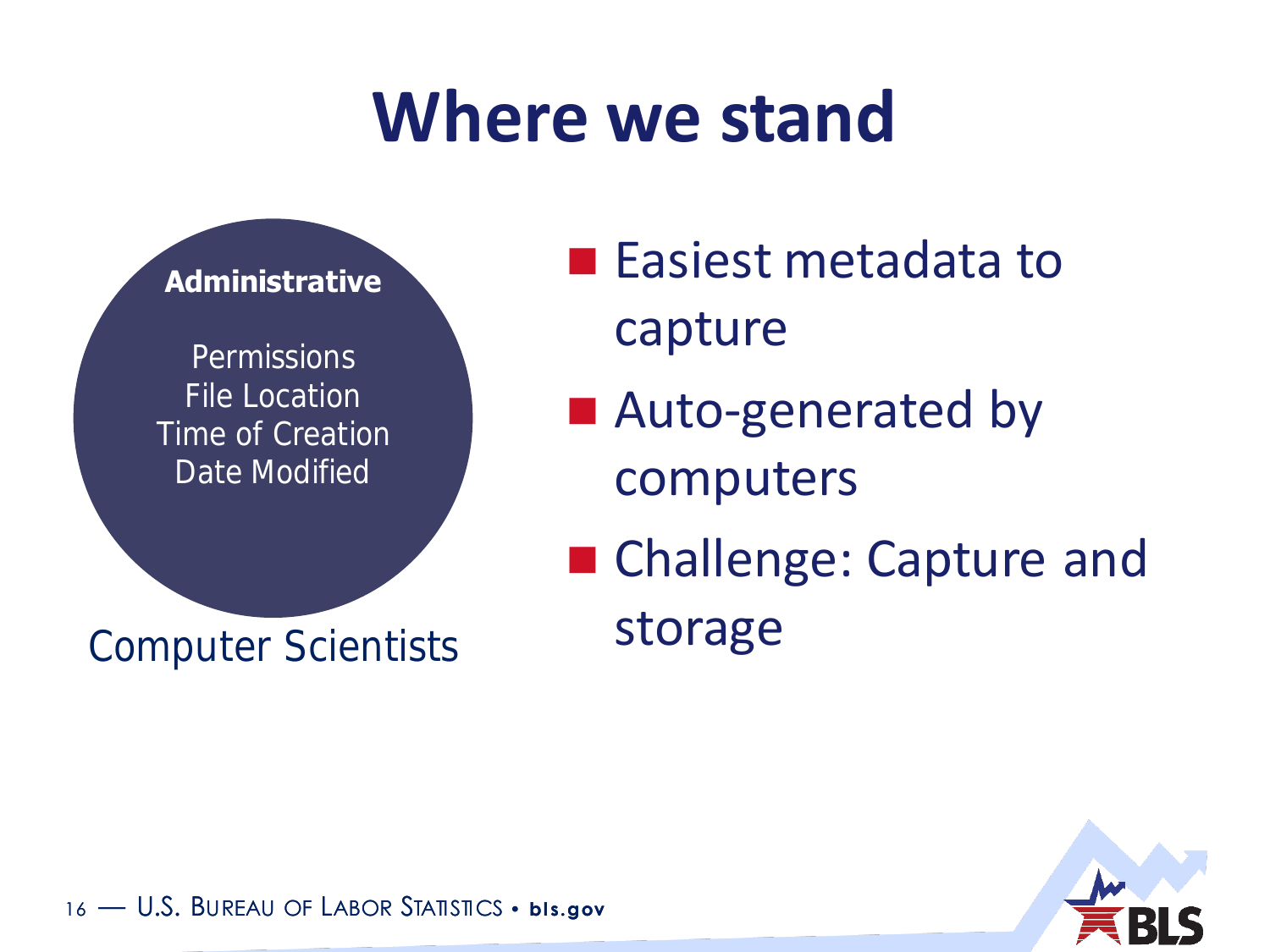### **Where we stand**



- **Survey specific**
- Naming conventions: low agreement, enforcement, and coverage
- Challenge: Inter-office communication and sharing variable creation methodology.

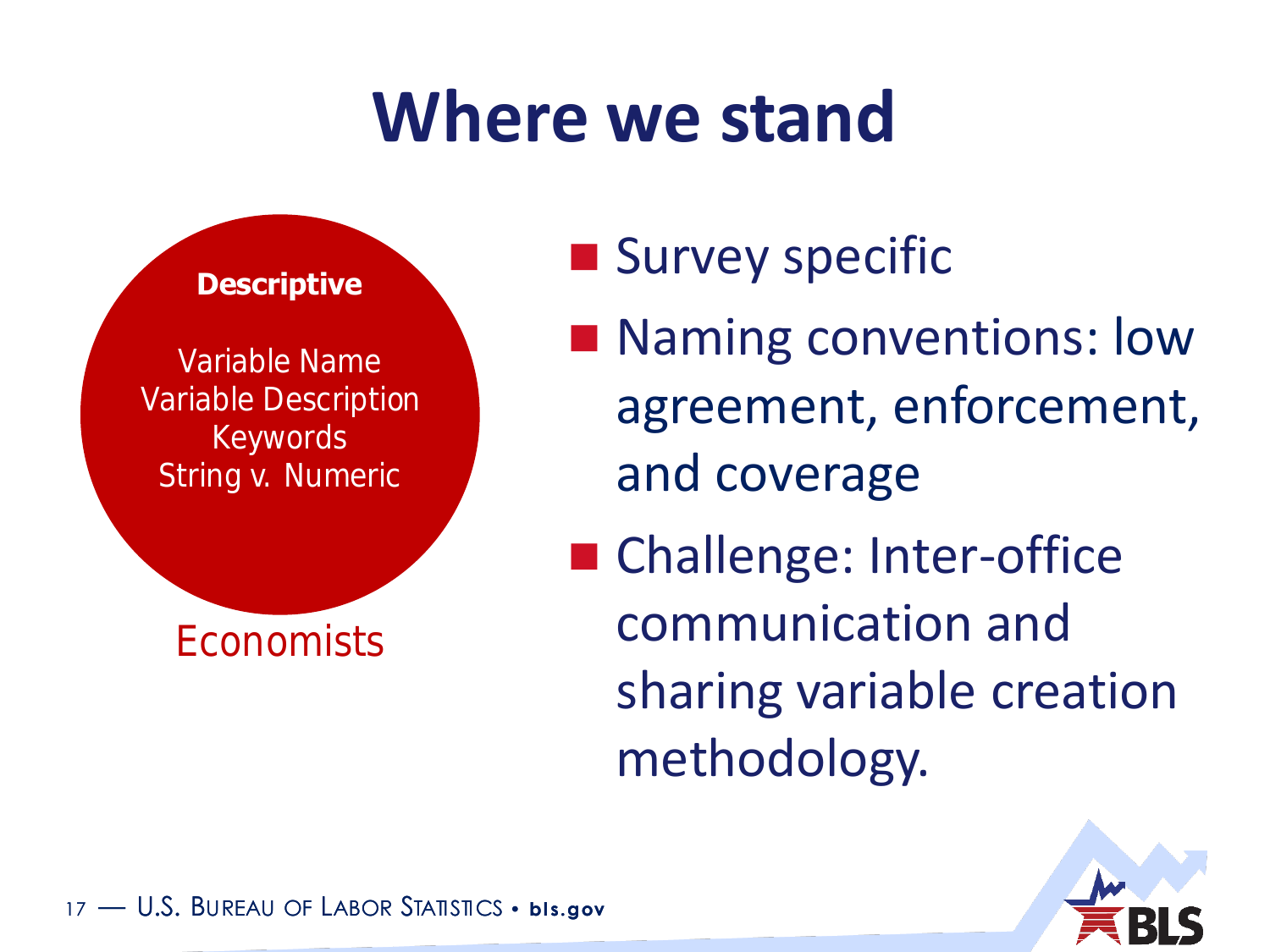### **Where we stand**



Survey Methodologists

**Survey specific** 

**E** Arguably the most difficult of the three to harmonize

■ Challenge: Inter-office communication and harmonization of methodology.

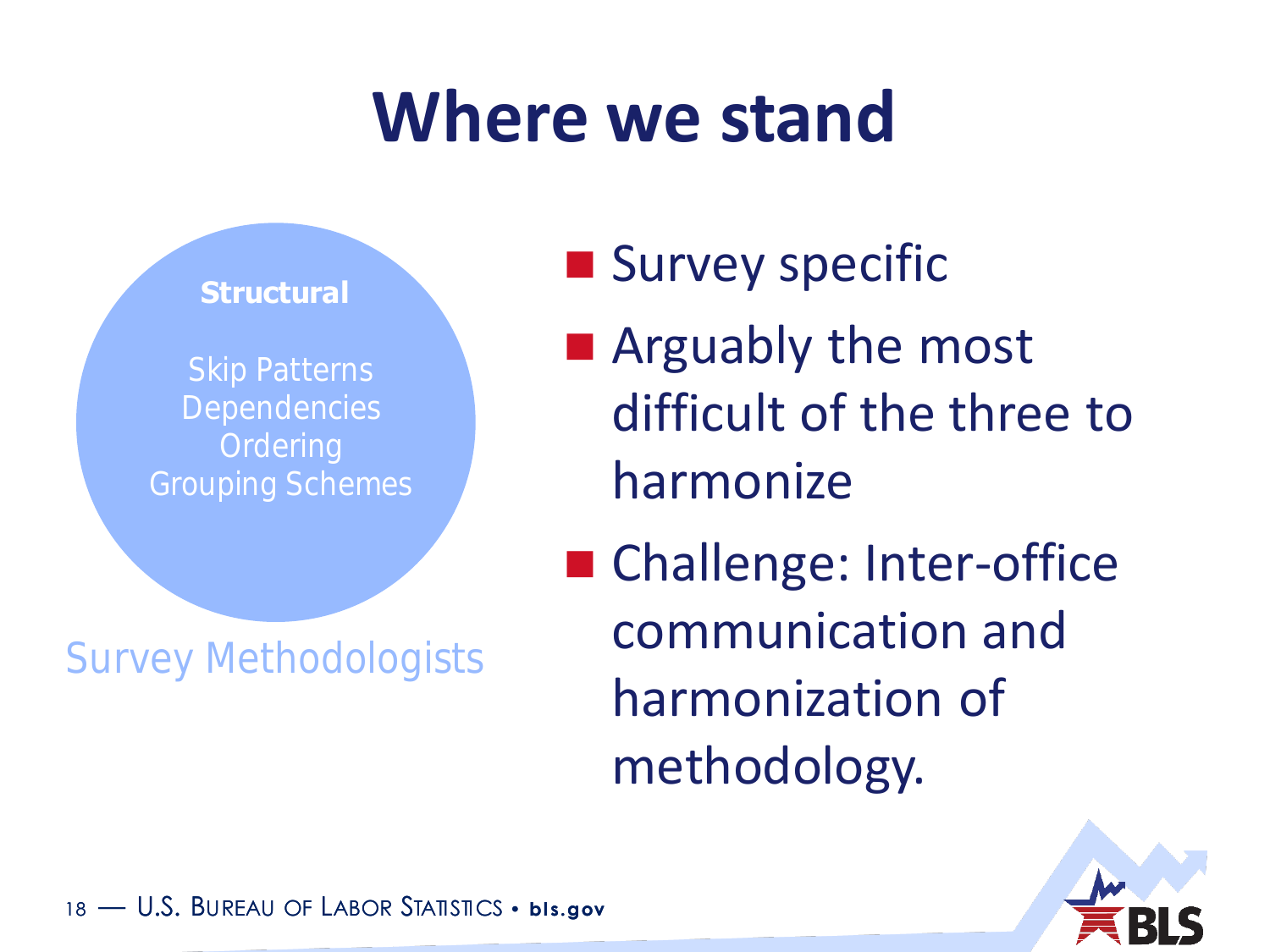### **ASHE Seminar: Metadata Roadmap**

- What is metadata?
- Why is metadata important?
- **BLS and metadata**
- **International standards**
- **Pushing the frontier**

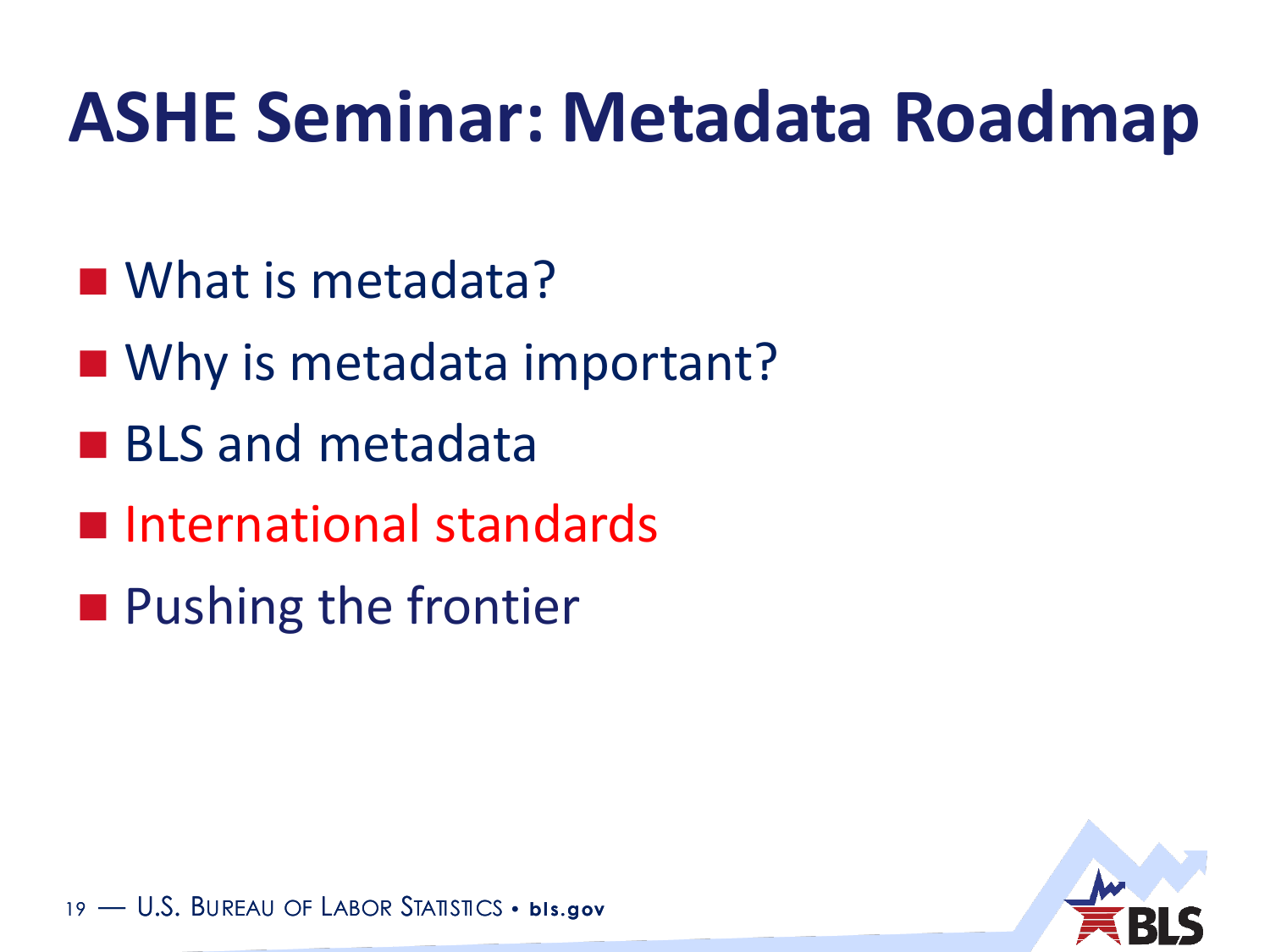### **International Standards**

- Dublin Core Metadata Initiative (DCMI)
- Machine-Readable Cataloging (MARC)
- Metadata Object Description Schema (MODS)
- Text Encoding Initiative (TEI)
- Federal Geographic Data Committee (FGDC)
- Data Documentation Initiative (DDI)

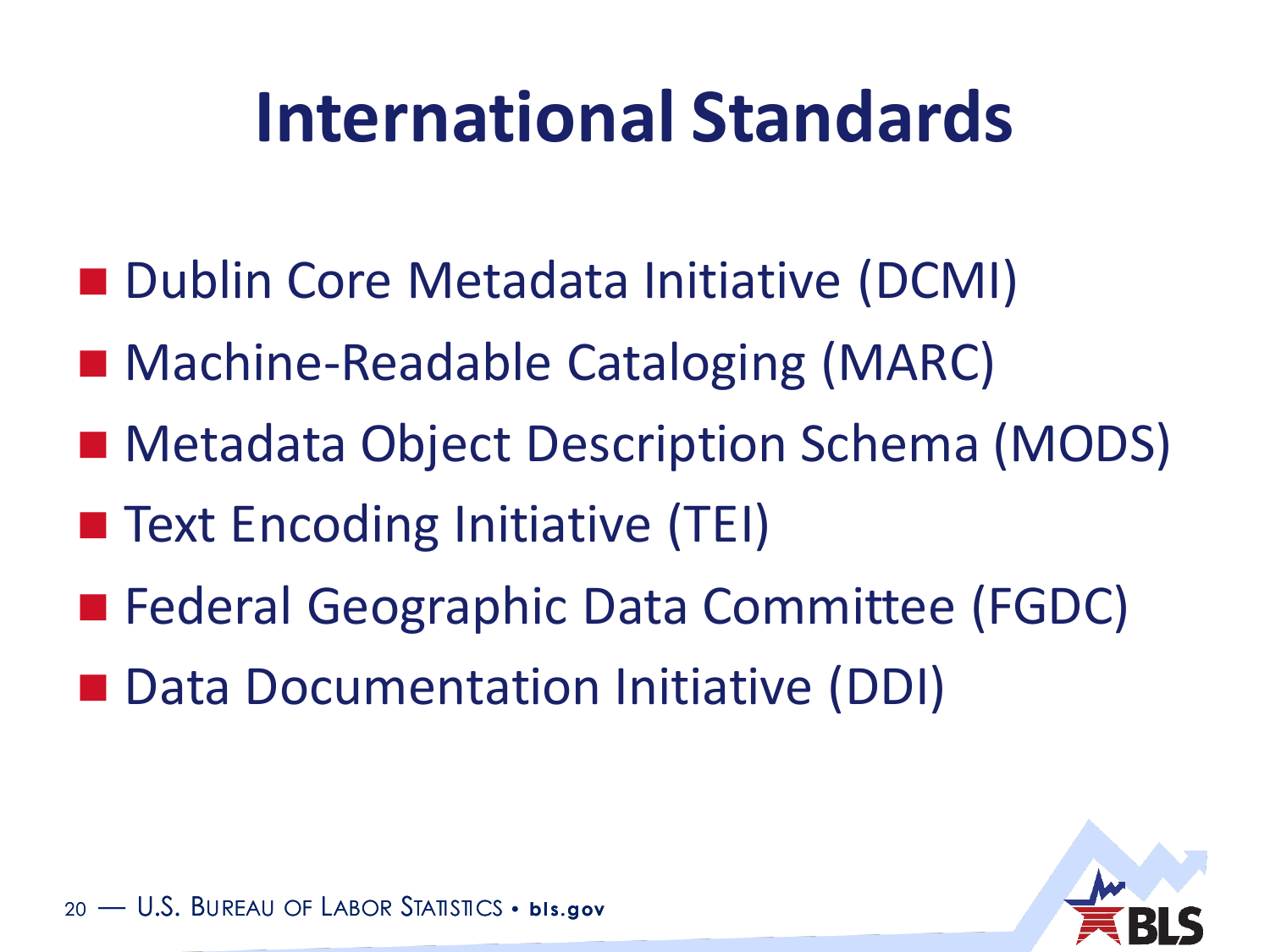### **Dublin Core Metadata Initiative**

- Developed for digital libraries
- Broad general principals which can be targeted by any metadata scheme
- **I** Interoperability A system working with other systems without special effort by the customer

**Level 1:** Shared vocabularies defined in natural language

**Level 2:** Shared vocabularies based on formal schematics

**Level 3:** Shared formal vocabularies in exchangeable records

**Level 4:** Shared formal vocabularies and constraints in records

Source: Dublin Core Metadata Initiative Website, accessed July 2016, http://dublincore.org/metadata-basics/

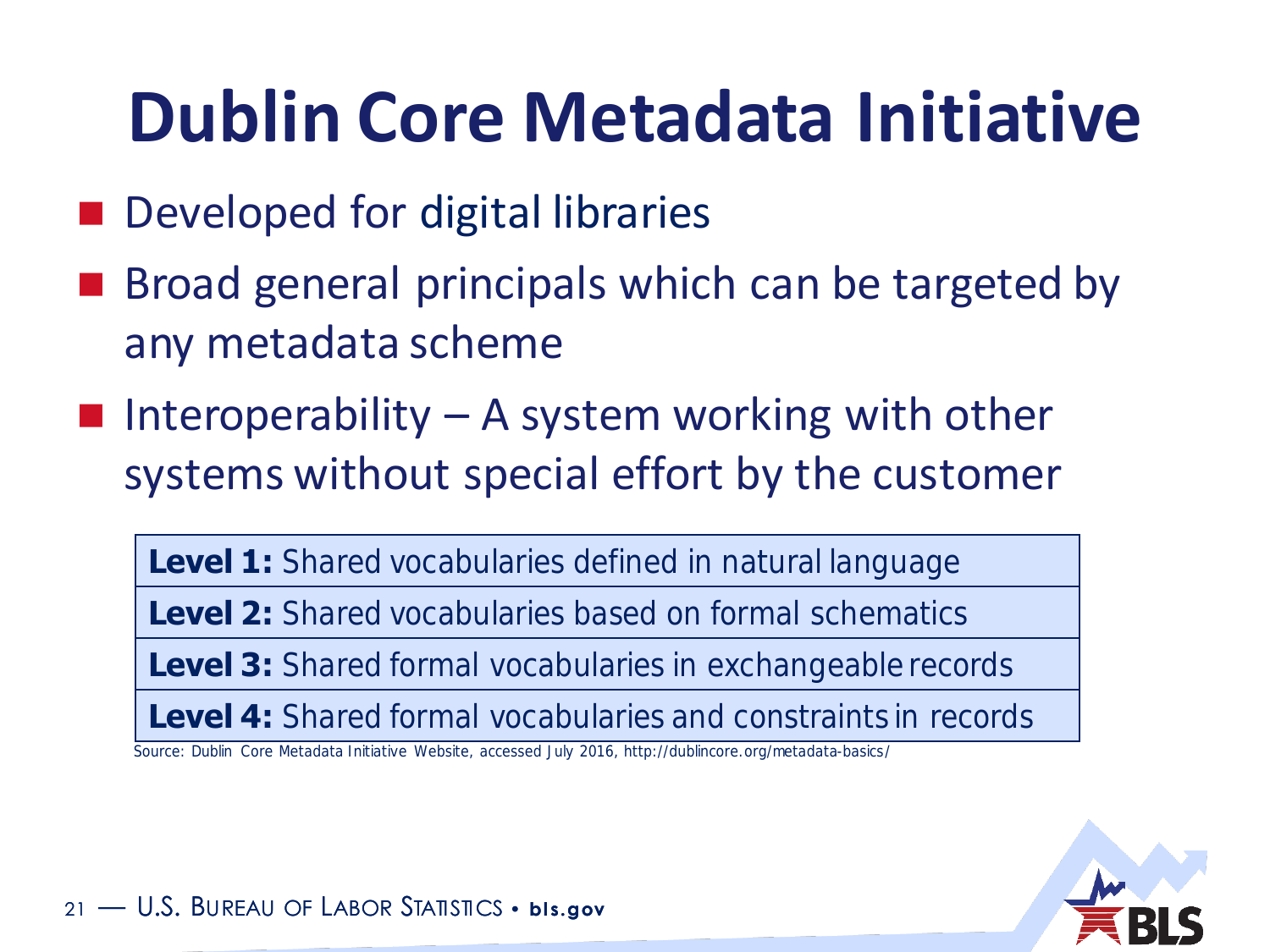### **International Standards**

- Dublin Core Metadata Initiative (DCMI)
- Machine-Readable Cataloging (MARC)
- Metadata Object Description Schema (MODS)
- Text Encoding Initiative (TEI)
- Federal Geographic Data Committee (FGDC)
- Data Documentation Initiative (DDI)

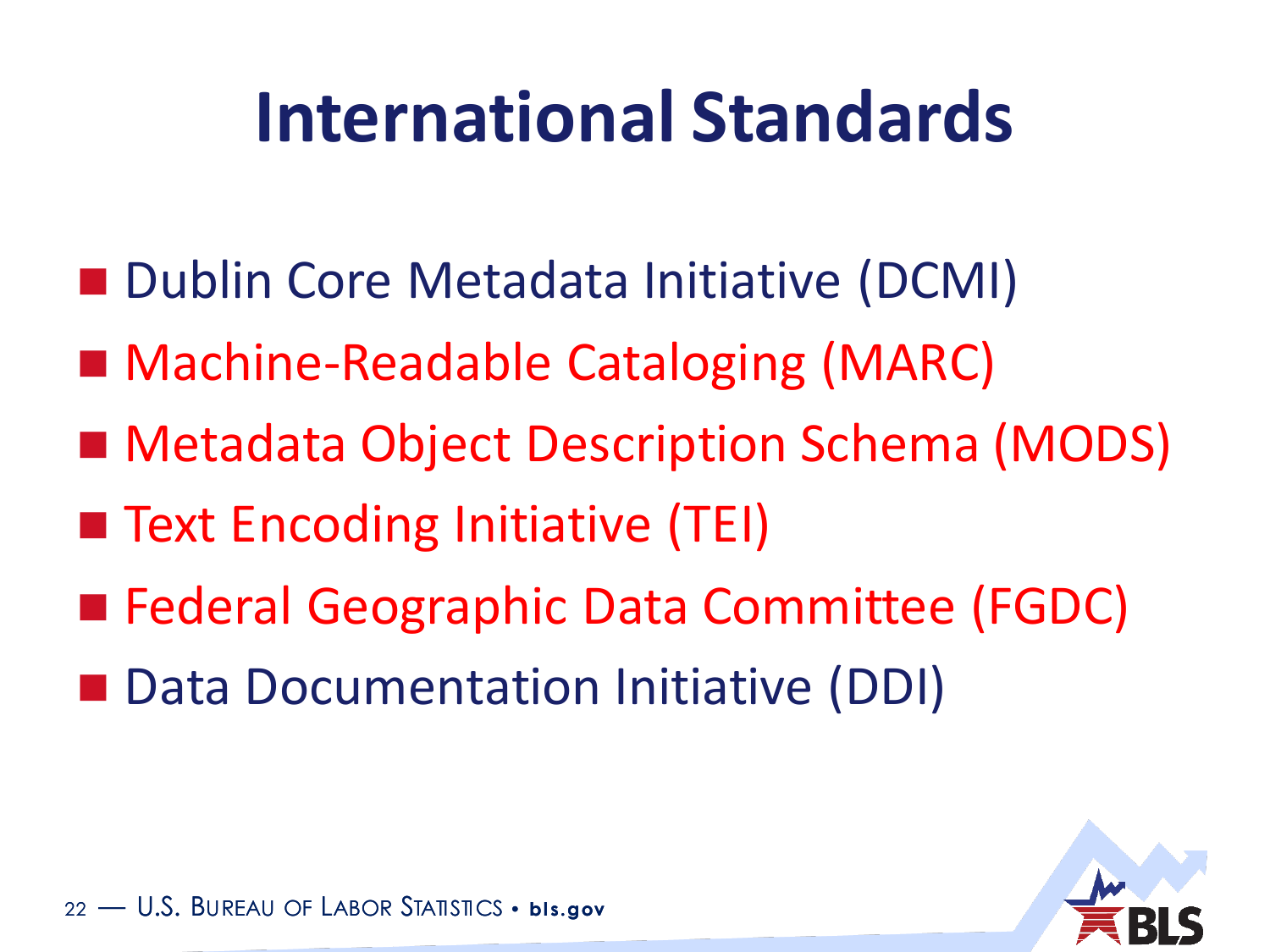# **Data Documentation Initiative (DDI)**

- International metadata standard for describing social science datasets.
- **Applies Dublin Core Elements in a way that makes** sense for social science datasets and surveys.
- Tool box framework allows for an ad hoc solution to the interoperability problem between survey programs.
	- ▶ "Enter once, use often."
	- ▶ Effective Data Sharing
	- ▶ Standardized Terminology



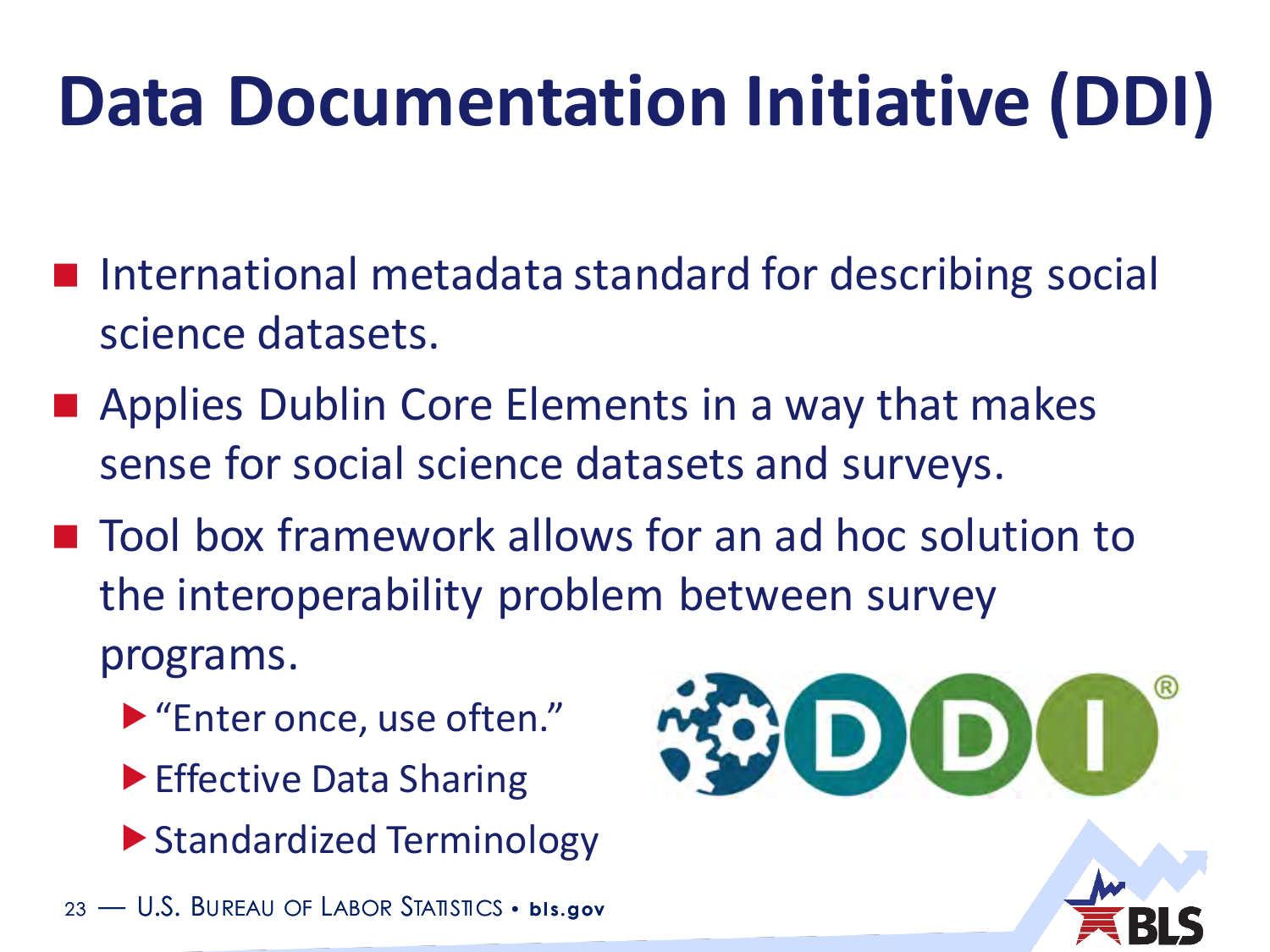## **Who uses DDI?**

- Center for Comparative European Survey Data
- Consortium of European Social Science Data Archives
- Centralising and Integrating Metadata from European Statistics
- Inter-university Consortium for Political and Social Research
- International Household Survey Network
- Documenting the Survey Cycle using DDI
- The Data Liberation Initiative Metadata Collection
- Canadian Research Data Centres Program







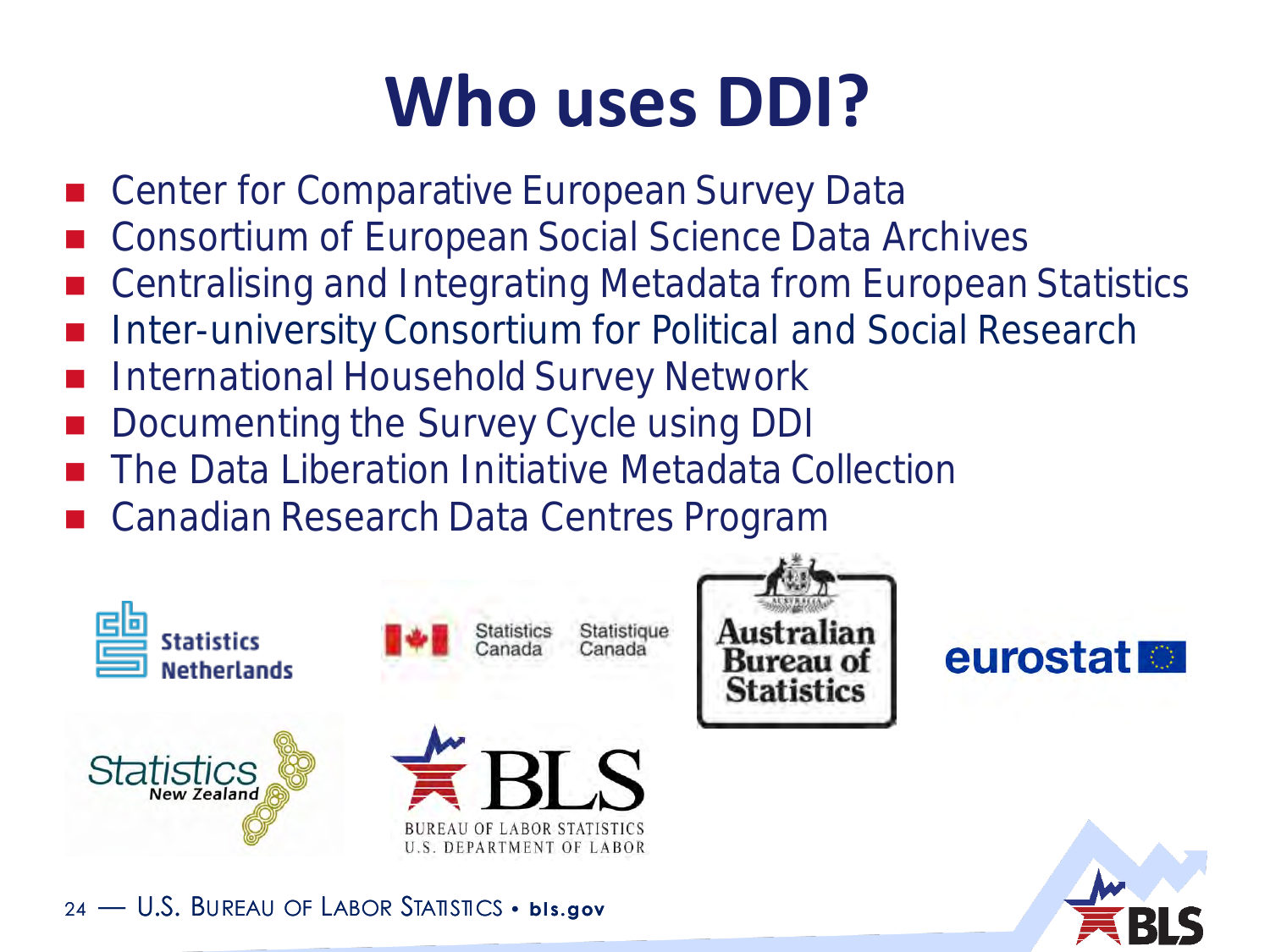### **ASHE Seminar: Metadata Roadmap**

- What is metadata?
- Why is metadata important?
- **BLS and metadata**
- **International standards**
- **Pushing the frontier**

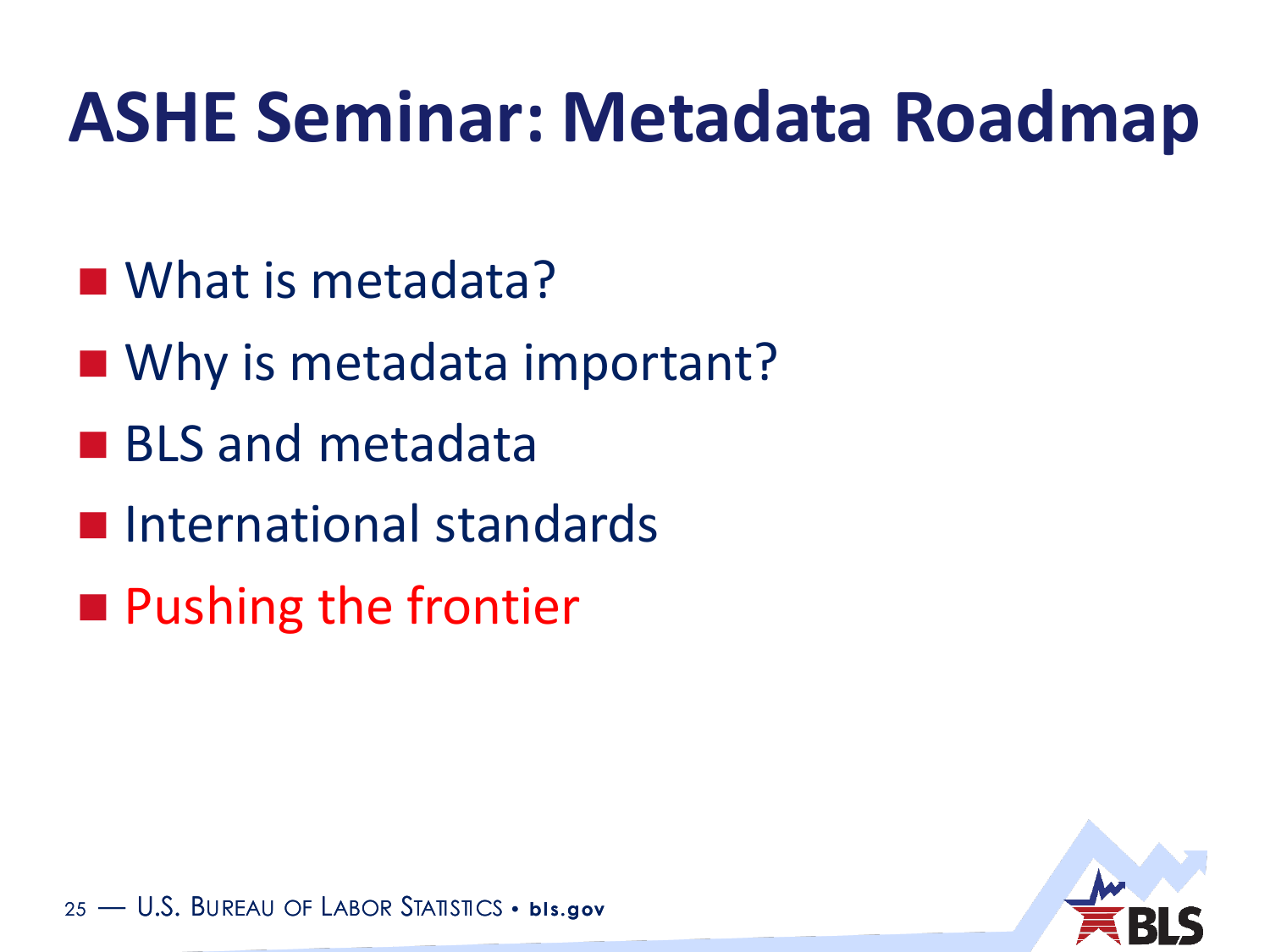## **Pushing the Frontier**

- The Consumer Expenditure Survey (CE) plans to pilot a system implementing the DDI Standards.
- CE is an old and complex survey with a large volume of metadata that is valuable to a user.

### CE Timeline: Major Milestones



Not to scale; not all changes are marked or labeled

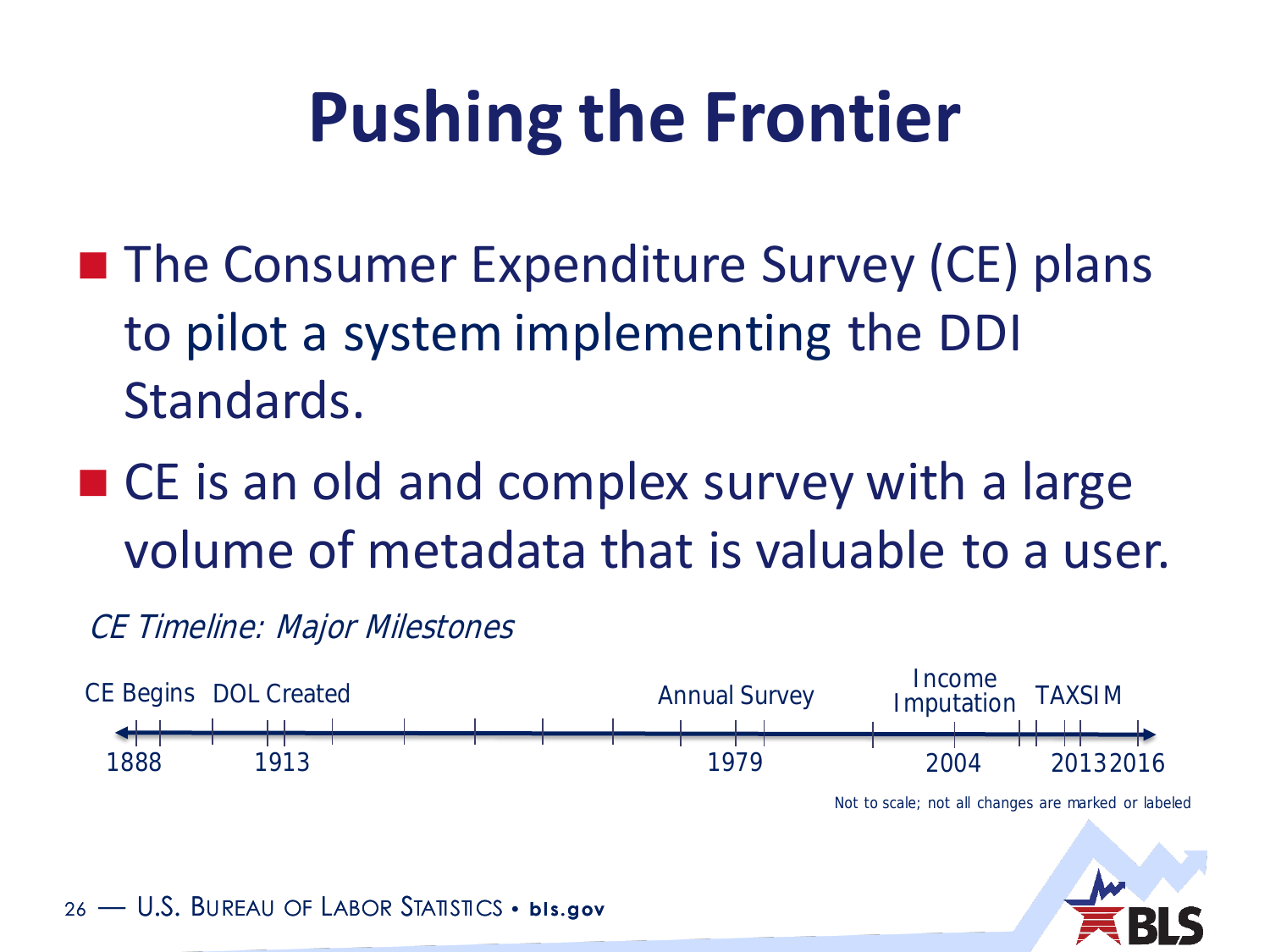# **One Survey, Two Dimensions**

- **Most end users are** interested in changes across time.
- Changes to a variable through the processing phases helps users understand how the data is generated.

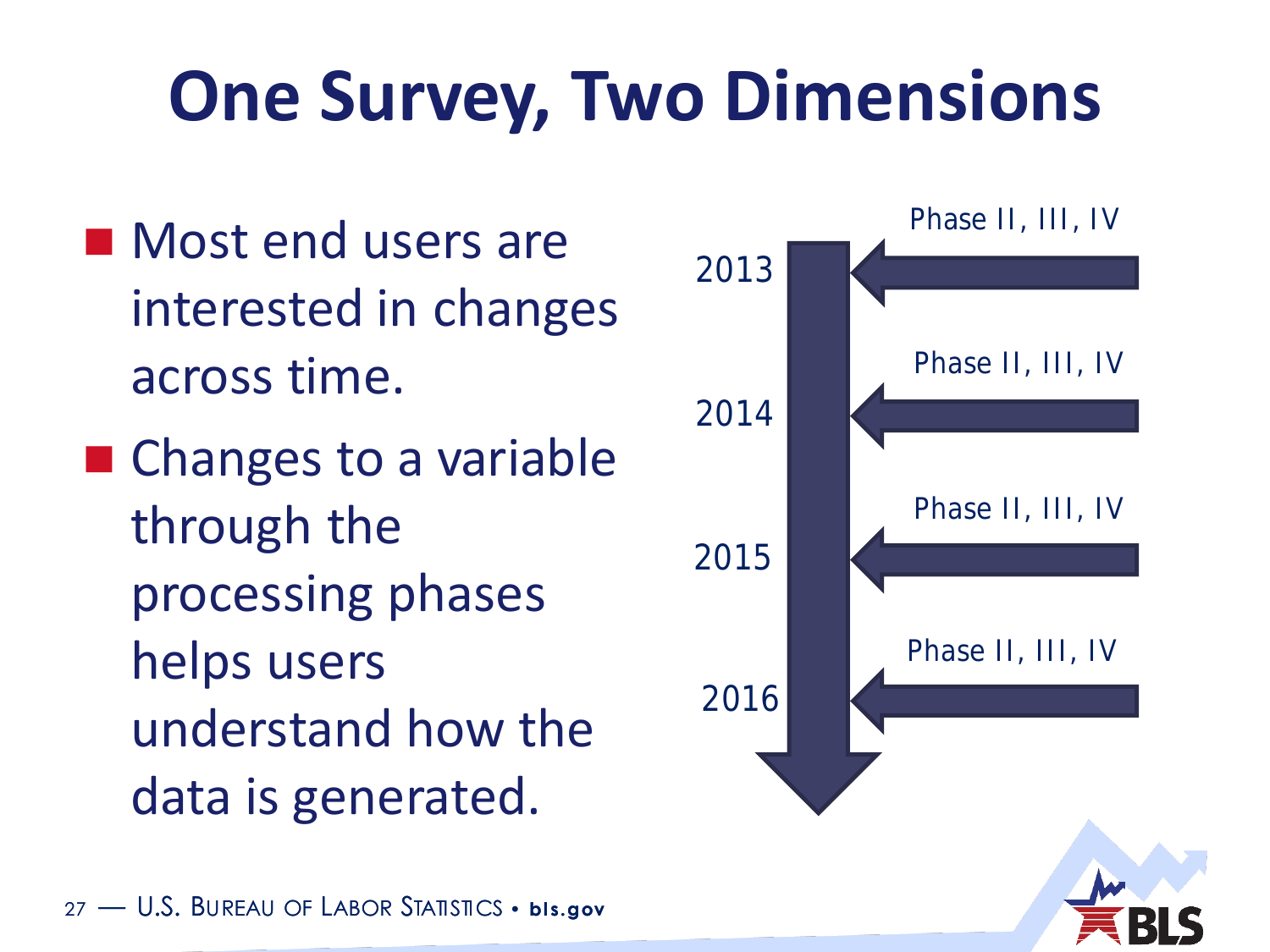### Dear Sir/Madam,

I have accessed a derived dataset with information on the educational attainment of the household's reference person before the year 1996. This information was codified on a scale of 1 to 7, but I don't know the meaning of the codes.

Could you tell me their meaning? Thank you!

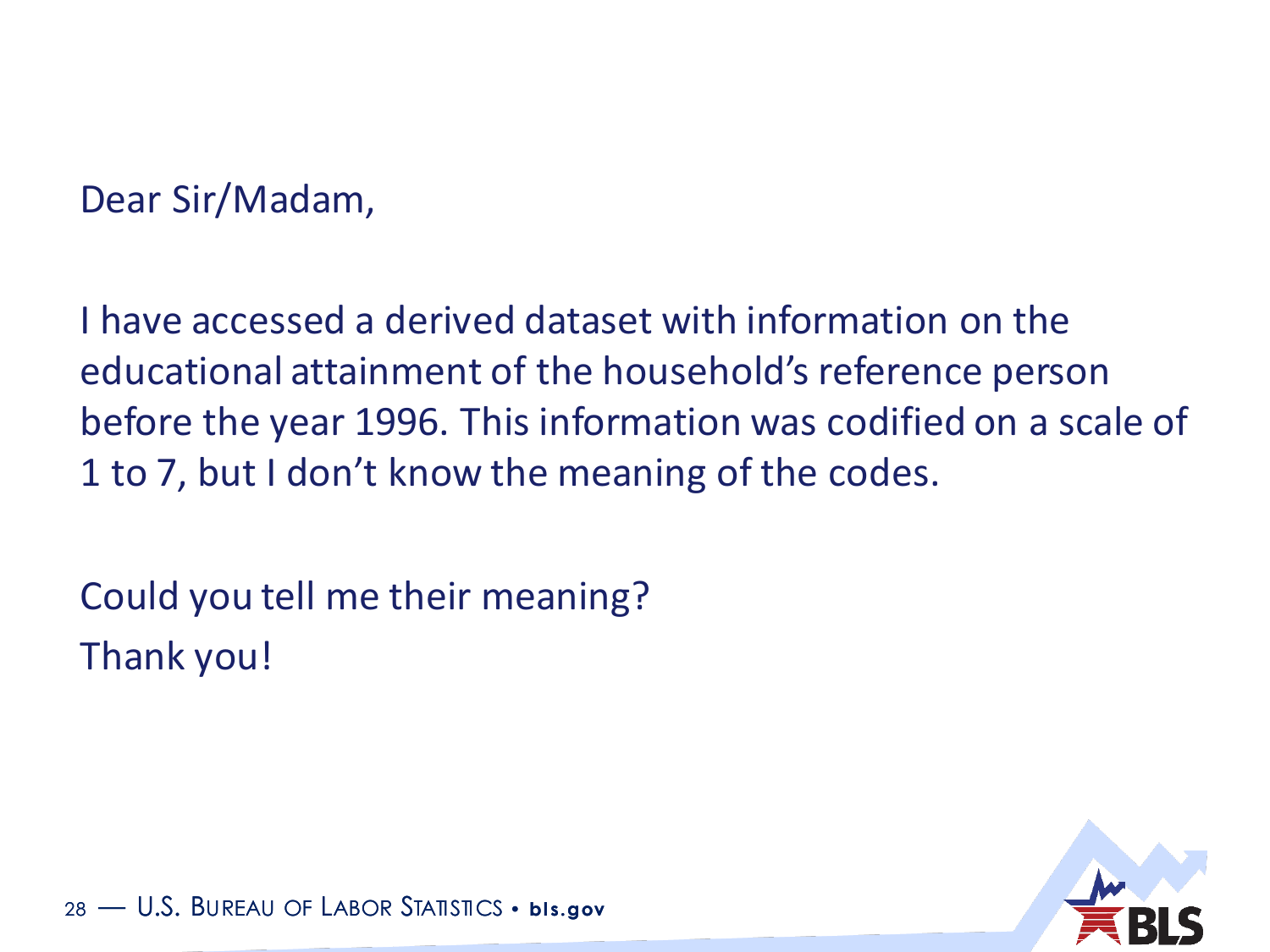### **Answering Inquiries**



- **Many copies of the same information is not** conducive to:
	- ▶ Building time series
	- Efficiently locating information

 $\blacktriangleright$  Efficiently utilizing government resources

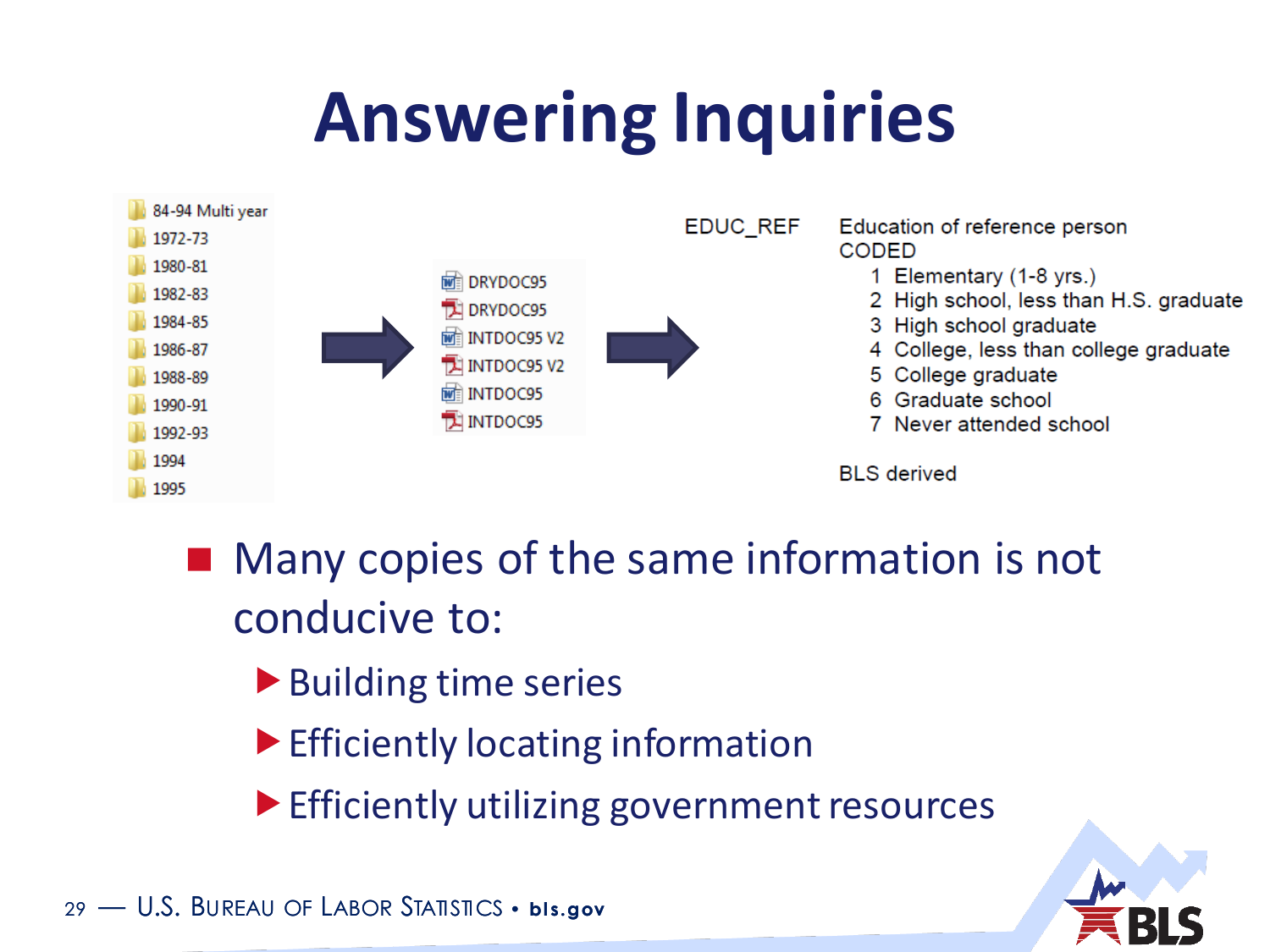

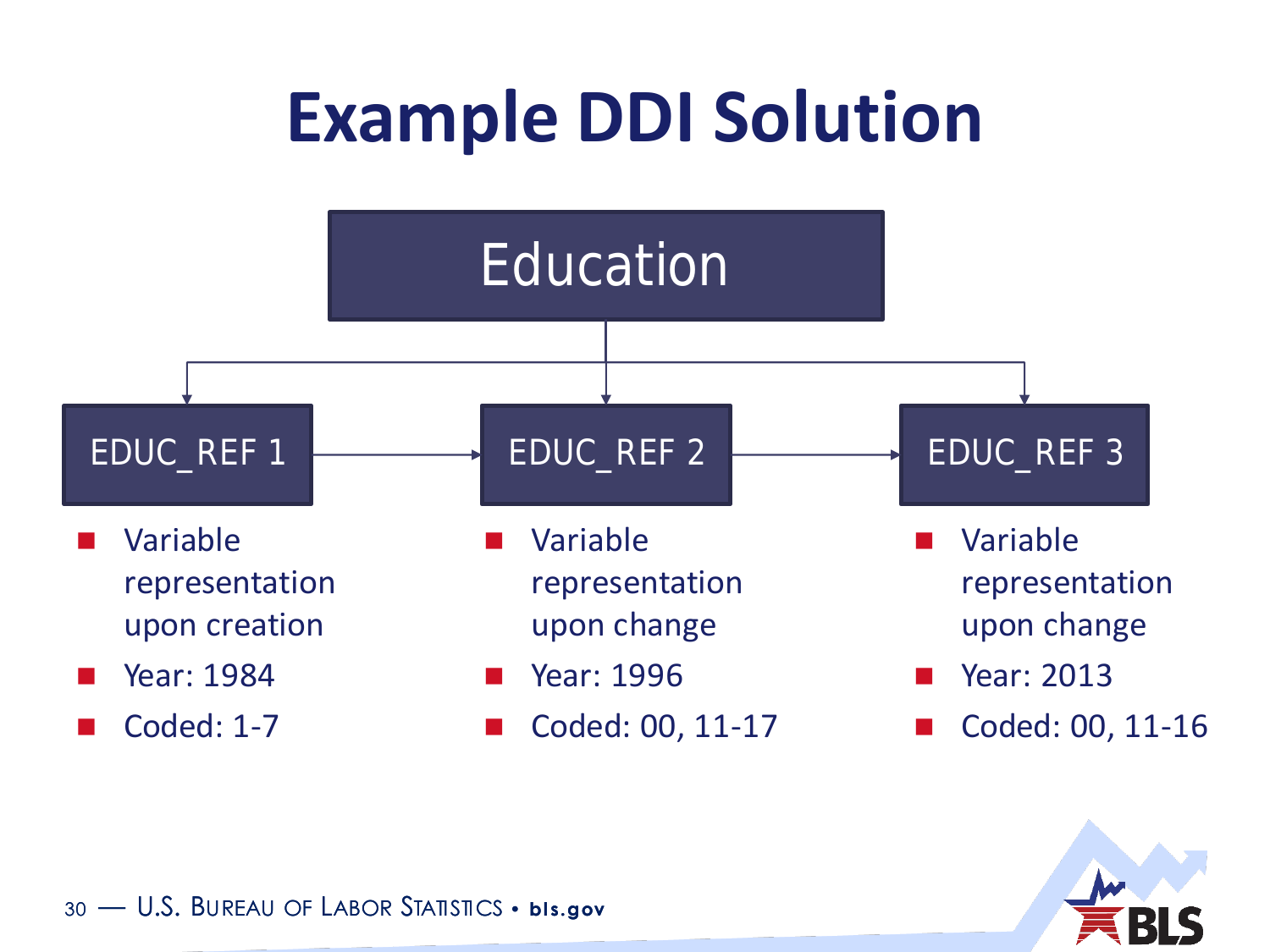### **Benefits of Metadata Management**

- Minimizes lag time between question and answer.
- Improves processing efficiency
- **Users will be able to answer their own questions** without ambiguity.



- Reduces analytical errors from data anomalies and inconsistencies.
- Creates better, more user-friendly survey data.

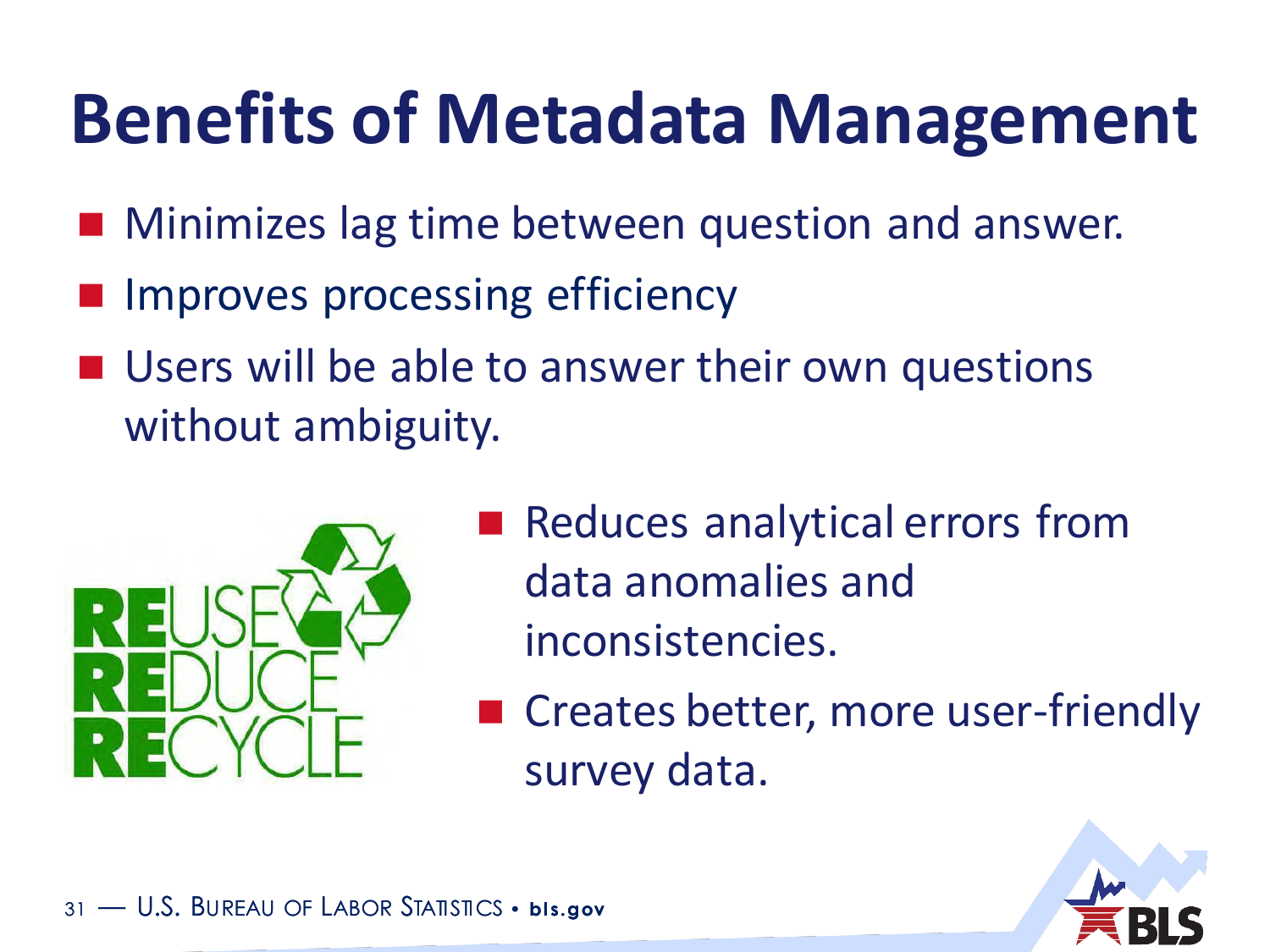# **Pushing the Frontier**

- CE is motivated to provide users with effective metadata documentation.
- Focusing on reuse allows us to create more user-friendly documentation for the CE Survey.
- Adhering to the international standards will encourage moves toward interoperability.